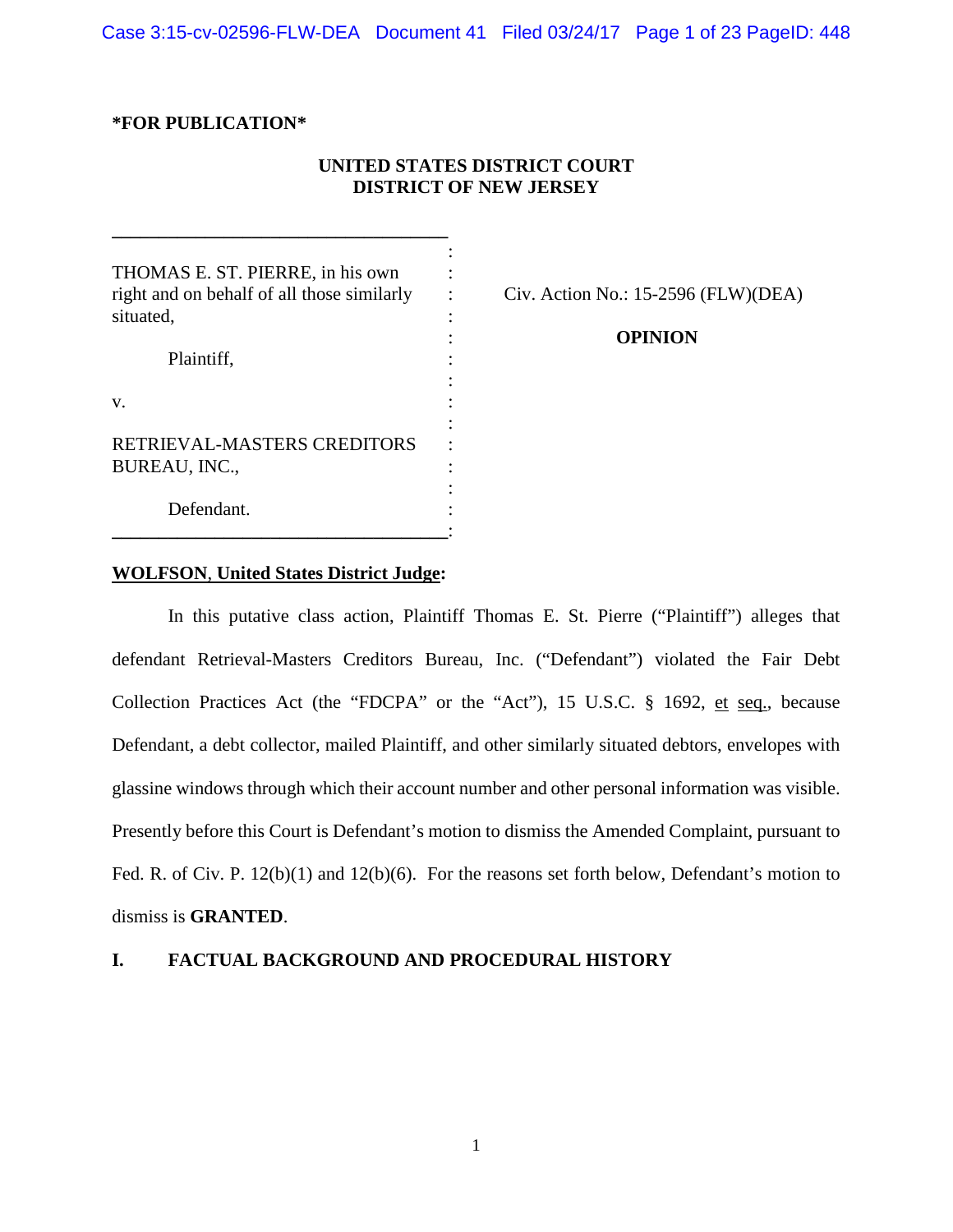The allegations in the Amended Complaint are straightforward.<sup>[1](#page-1-0)</sup> Plaintiff alleges that he contracted with New Jersey E-ZPass ("E-ZPass") to participate in its electronic toll payment program (the "Agreement"), which allows tolls to be collected from an E-ZPass account through an electronic transponder. See Am. Compl. ¶¶ 19-20; Ex. A. Plaintiff alleges that, pursuant to the Agreement, he was required to maintain a prepaid balance, and, at the moment he passed through a lane accepting the electronic payment, E-ZPass would automatically deduct the required toll charge from his account balance.<sup>[2](#page-1-1)</sup> Id. at  $\P$  19; Ex. A. Plaintiff further alleges that, when he passed through a lane with insufficient funds in his account, he was subject to penalties for nonpayment of the toll. Id. at ¶¶ 23, 25; Ex. A.

Plaintiff asserts that Defendant sent him a collection letter, dated November 11, 2013, attempting to recover \$60.06, which "constituted a combination of unpaid tolls and associated penalties…." Id. at ¶ 23. In the letter, Defendant advised Plaintiff that, because he had not "maintain[ed] a sufficient prepaid balance," E-ZPass revoked his privileges and assigned the

<span id="page-1-0"></span><sup>&</sup>lt;sup>1</sup> Plaintiff's allegations in the Amended Complaint will be accepted as true. In addition, Plaintiff has attached several documents to the Amended Complaint, including the "E-ZPass Individual Agreement Terms and Conditions," as well as two collection letters from Defendant. Because these documents are attached to the Amended Complaint, the Court may consider them on this motion. See Frederico v. Home Depot, 507 F.3d 188, 201-02 (3d Cir. 2007); see Marks v. Struble, 347 F. Supp. 2d 136, 143 (D.N.J. 2004) (stating that, on a motion to dismiss, courts "generally only considers the allegations in the complaint, exhibits attached to the complaint, and public records," and that courts cannot consider matters extraneous to the pleadings).

<span id="page-1-1"></span> $2$  There are several different methods to replenish an E-ZPass prepaid balance. Id. at Ex. A. For example, an account holder can automatically replenish an account by providing E-ZPass with his credit or debit card information, or an account holder can periodically mail a check directly to E-ZPass. Id. It is unclear from the Amended Complaint which replenishment option Plaintiff utilized.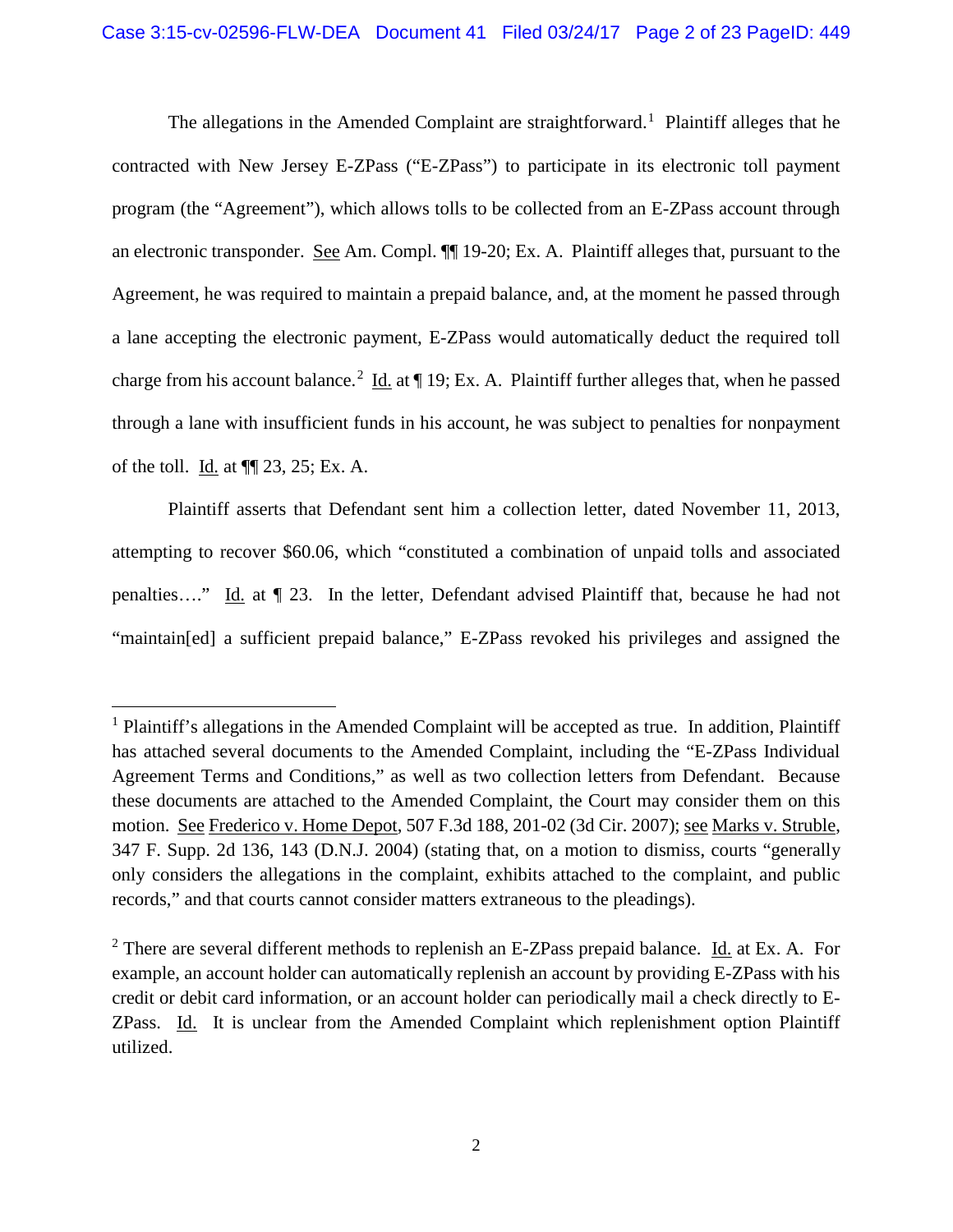unpaid obligation to Defendant for collection. Id. at Ex. B. Defendant warned Plaintiff that the [c]ontinued use of your New Jersey E-ZPass tag will result in toll evasion violations and administrative fees." Id. In addition, Plaintiff alleges that, nearly seven months later, Defendant sent him another collection letter, dated June 16, 2014, attempting to recover "the amount of \$1,200.75, which represented a combination of unpaid tolls and associated penalties." Id. at ¶ 25; Ex. C. Defendant also notified Plaintiff that "[t]he New Jersey Turnpike Authority retains the right to issue a summons for violating N.J.A.C. 19:9-9.2." Id. at Ex. C.

Plaintiff does not challenge the validity of the underlying obligation to pay outstanding tolls and penalties. Rather, in his single-count Amended Complaint, Plaintiff asserts that Defendant violated § 1692f(8) of the FDCPA "by sending E-ZPass collection letters to Plaintiff and members of the putative Class in envelopes with glassine windows through which their account numbers were made visible."<sup>[3](#page-2-0)</sup> Id. at  $\P$  42; <u>see id.</u> at  $\P$  27. According to Plaintiff, the "disclosure of the account numbers… constitutes an invasion of privacy, a core concern animating the FDCPA," since it disseminates information about his "status as alleged debtor[], as well as [Defendant's] debt collection efforts." Id. at ¶ 44. Based on that alleged violation, and pursuant to § 1692k(a) of the FDCPA, Plaintiff seeks statutory damages plus costs and attorney's fees.

Id. at ¶ 30.

<span id="page-2-0"></span><sup>&</sup>lt;sup>3</sup> In the Amended Complaint, Plaintiff alleges that the following individuals should be included in the class:

a. All natural persons with addresses in New Jersey;

b. to whom [Defendant] sent one or more E-ZPass collection letter(s);

c. which were enclosed in a glassine-window envelope that made visible the addressee's account number; and

d. which were dated anytime between February 26, 2014, and the date on which a class is certified in this action.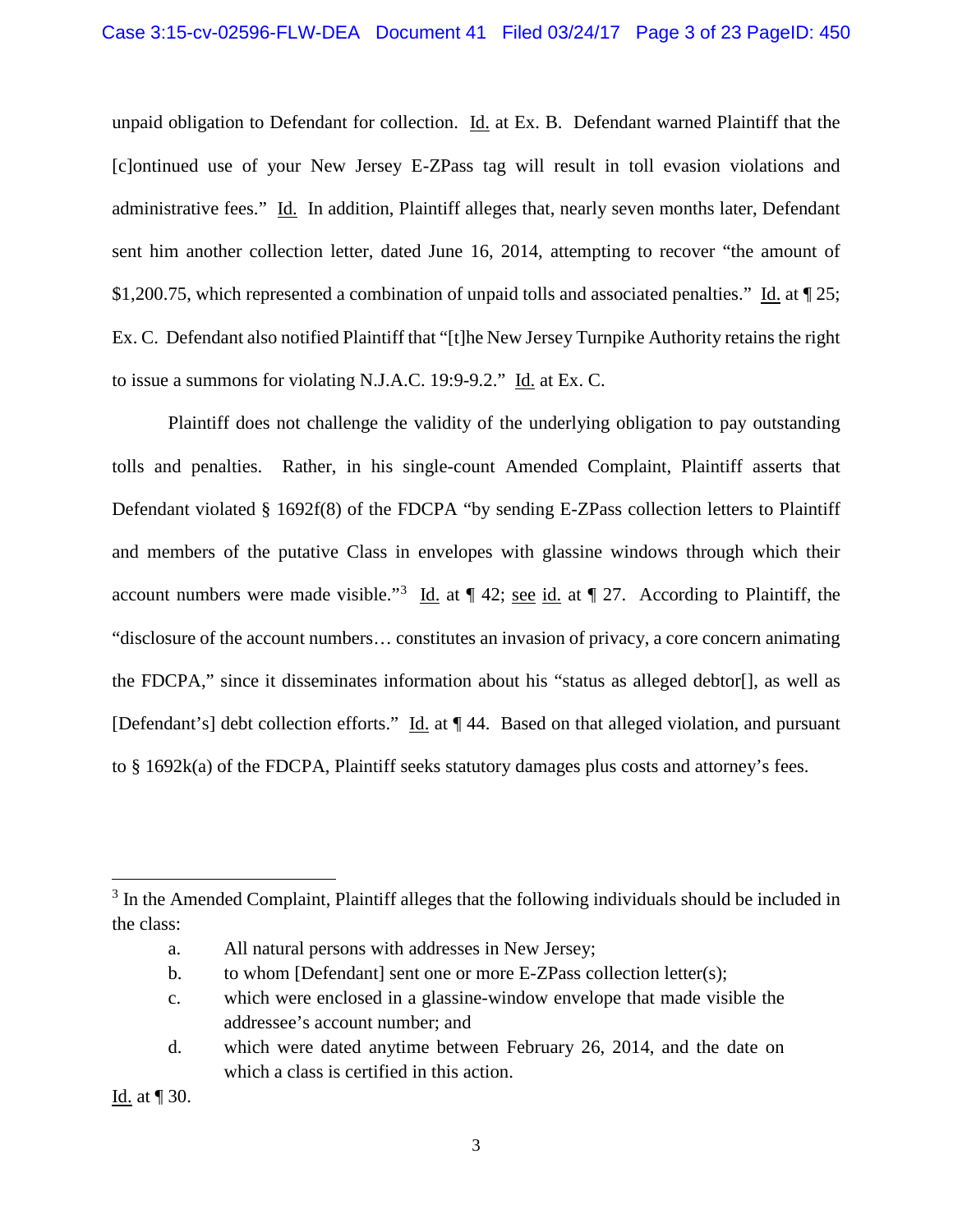On March 2, 2015, Plaintiff filed the instant action in the Superior Court of New Jersey, Law Division, Ocean County. On April 10, 2015, Defendant removed the action to this Court. Shortly after Defendant filed a motion to dismiss the Complaint, Plaintiff filed an Amended Complaint on June 22, 2015. On August 17, 2015, Defendant filed a motion to dismiss the Amended Complaint, or, in the alternative, stay the action pending the outcome of the Supreme Court's decisions in Campbell-Ewald Co. v. Gomez, 136 S. Ct. 663 (2016) and/or Spokeo, Inc. v. Robins, 136 S. Ct. 1540 (2016). On January 6, 2016, this Court ordered a stay of the proceedings. After the Supreme Court decided Spokeo, Plaintiff filed a motion to vacate the stay of proceedings. On June 16, 2016, this Court ordered that the stay be lifted, but administratively terminated the pending motion to dismiss. On August 19, 2016, at the instruction of the Court, Defendant renewed its motion to dismiss the Amended Complaint, which Plaintiff has opposed.

### **II. STANDARD OF REVIEW**

Under Rule  $12(b)(6)$ , a complaint may be dismissed for "failure to state a claim upon which relief can be granted." Fed. R. Civ. P. 12(b)(6). When reviewing a motion to dismiss on the pleadings, courts "accept all factual allegations as true, construe the complaint in the light most favorable to the plaintiff, and determine whether, under any reasonable reading of the complaint, the plaintiff may be entitled to relief." Phillips v. Cnty. of Allegheny, 515 F.3d 224, 233 (3d Cir. 2008) (internal quotation marks omitted). Under such a standard, the factual allegations set forth in a complaint "must be enough to raise a right to relief above the speculative level." Bell Atlantic Corp. v. Twombly, 550 U.S. 544, 555 (2007). Indeed, "the tenet that a court must accept as true all of the allegations contained in a complaint is inapplicable to legal conclusions." Ashcroft v. Iqbal, 556 U.S. 662, 678 (2009). "[A] complaint must do more than allege the plaintiff's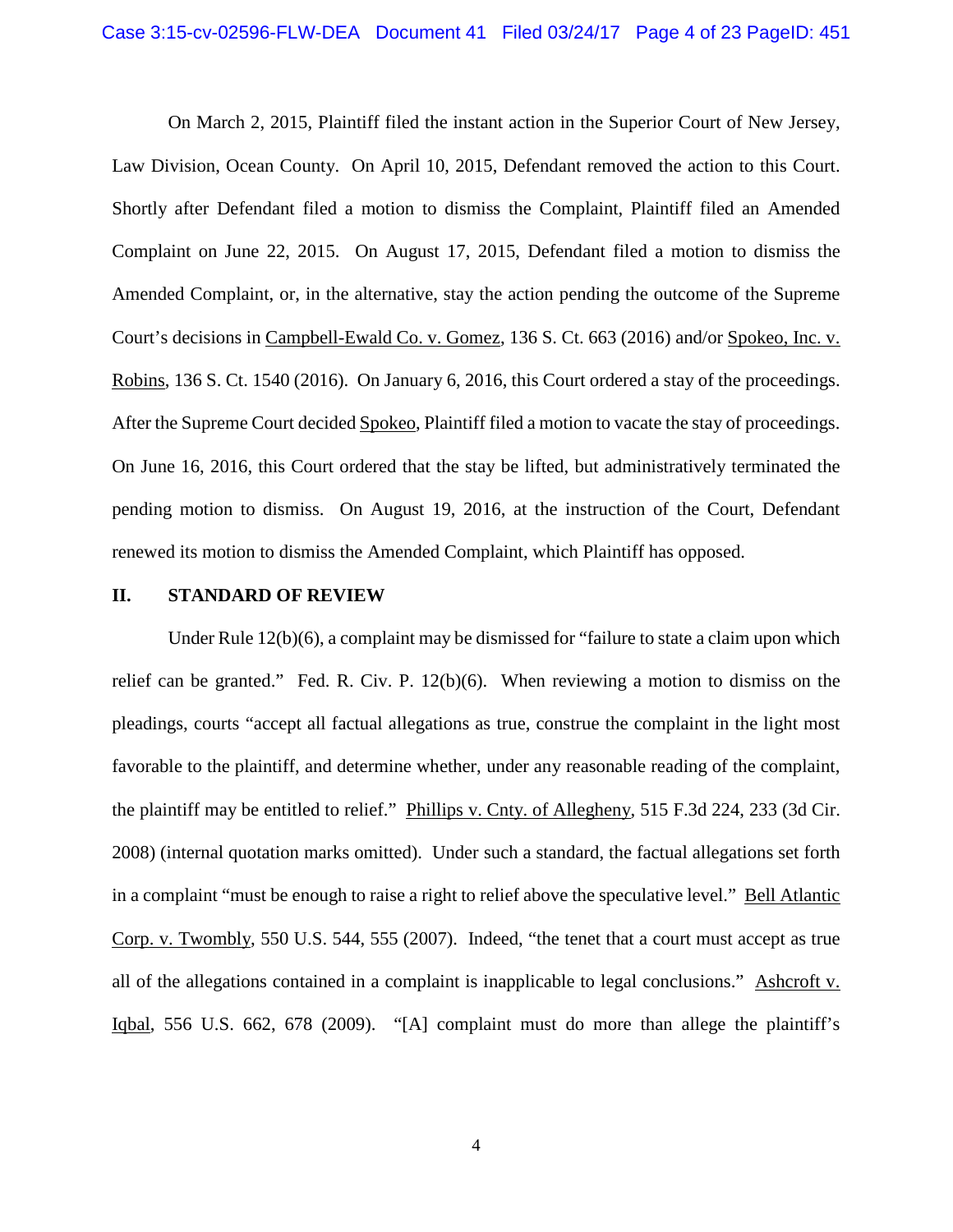entitlement to relief. A complaint has to 'show' such an entitlement with its facts." Fowler v. UPMC Shadyside, 578 F.3d 203, 211 (3d Cir. 2009).

However, Rule 12(b)(6) only requires a "short and plain statement of the claim showing that the pleader is entitled to relief" in order to "give the defendant fair notice of what the… claim is and the grounds upon which it rests." Twombly, 550 U.S. at 555. The complaint must include "enough factual matter (taken as true) to suggest the required element. This does not impose a probability requirement at the pleading stage, but instead simply calls for enough facts to raise a reasonable expectation that discovery will reveal evidence of the necessary element." Phillips, 515 F.3d at 234 (internal quotation marks and citation omitted); Covington v. Int'l Ass'n of Approved Basketball Officials, 710 F.3d 114, 118 (3d Cir. 2013) ("[A] claimant does not have to set out in detail the facts upon which he bases his claim. The pleading standard is not akin to a probability requirement; to survive a motion to dismiss, a complaint merely has to state a plausible claim for relief.") (internal quotation marks and citation omitted).

In sum, under the current pleading regime, when a court considers a dismissal motion, three sequential steps must be taken: first, "it must take note of the elements the plaintiff must plead to state a claim." Connelly v. Lane Const. Corp., 809 F.3d 780, 787 (3d Cir. 2016) (internal quotations marks and brackets omitted). Next, the court "should identify allegations that, because they are no more than conclusions, are not entitled to the assumption of truth." Id. (internal quotation marks omitted). Lastly, "when there are well-pleaded factual allegations, the court should assume their veracity and then determine whether they plausibly give rise to an entitlement to relief." Id. (internal quotation marks and brackets omitted).

#### **III. DISCUSSION**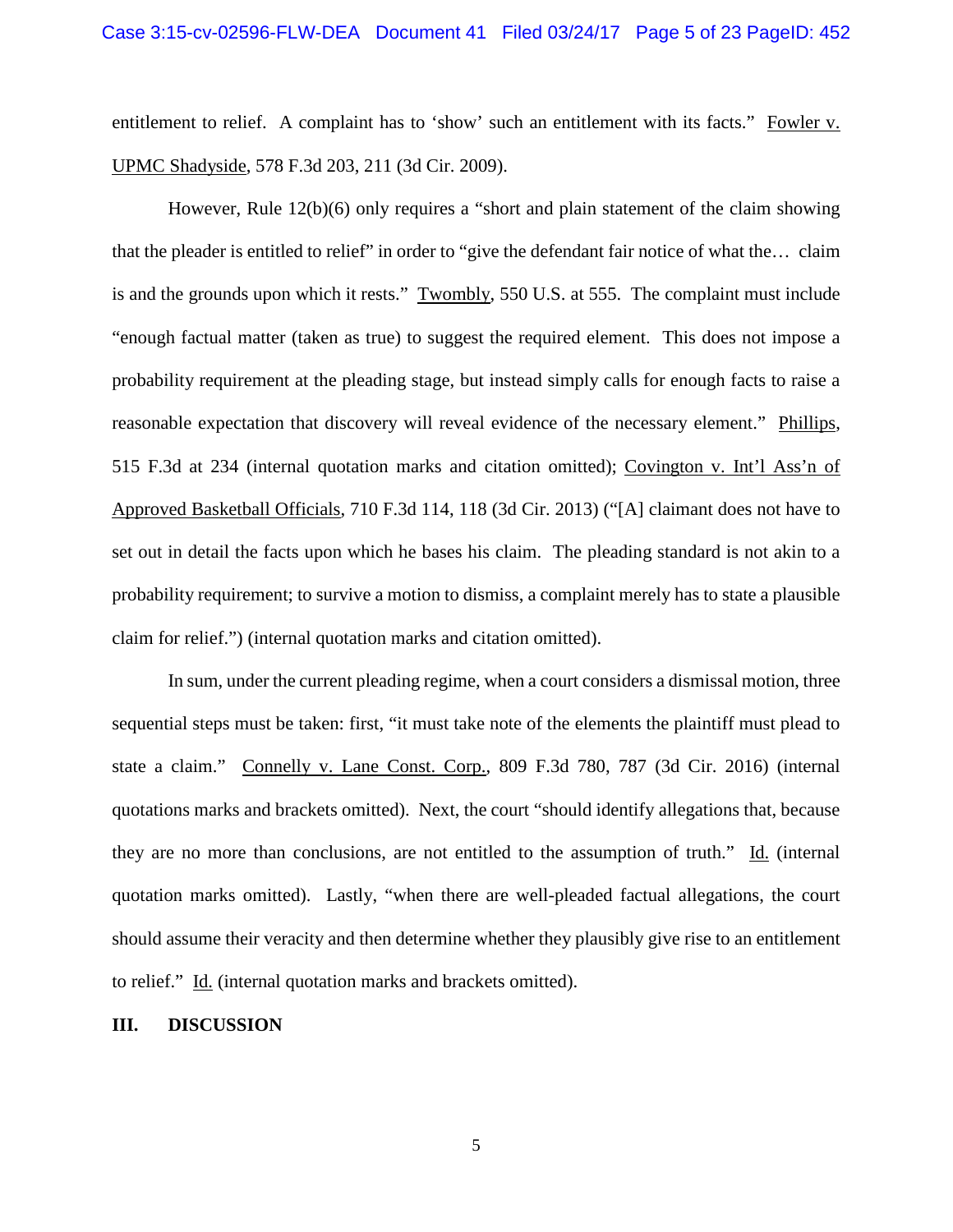Defendant argues that the Amended Complaint should be dismissed because Plaintiff has failed to allege a concrete harm sufficient to establish Article III standing. In the alternative, Defendant contends that the obligation it seeks to recover – the delinquent toll charges and penalties – is not a "debt" as defined by the FDCPA. In response, Plaintiff contends that he has alleged sufficient concrete harm because Defendant disclosed his private information by sending two collection letters that made visible his account number. Moreover, Plaintiff argues that Defendant was attempting to collect a "debt" within the meaning of the FDCPA, because the obligation to pay the outstanding tolls and penalties arose from the E-ZPass Agreement, which is a consensual transaction. I turn first to the standing question.

### **a. ARTICLE III STANDING**

Article III of the United States Constitution limits the scope of federal courts to actual "cases" or "controversies." See U.S. Const., art. III, § 2. "The [standing] doctrine developed in our case law to ensure that federal courts do not exceed their authority as it has been traditionally understood," and, as a result, "[t]he doctrine limits the category of litigants empowered to maintain a lawsuit in federal court to seek redress for a legal wrong." Spokeo, Inc., 136 S. Ct. at 1547; see Lujan v. Defenders of Wildlife, 504 U.S. 555, 560-61 (1992). Article III standing consists of three irreducible elements: "[t]he plaintiff must have (1) suffered an injury in fact, (2) that is fairly traceable to the challenged conduct of the defendant, and (3) that is likely to be redressed by a favorable judicial decision." Spokeo, Inc., 136 S. Ct. at 1547 (citing Lujan, 504 U.S. at 560-61).

Here, Defendant's argument centers entirely on the injury-in-fact element, and more specifically, the requirement that an injury be concrete. Generally speaking, to demonstrate an injury-in-fact, "a plaintiff must show that he or she suffered 'an invasion of a legally protected interest' that is 'concrete and particularized' and 'actual or imminent, not conjectural or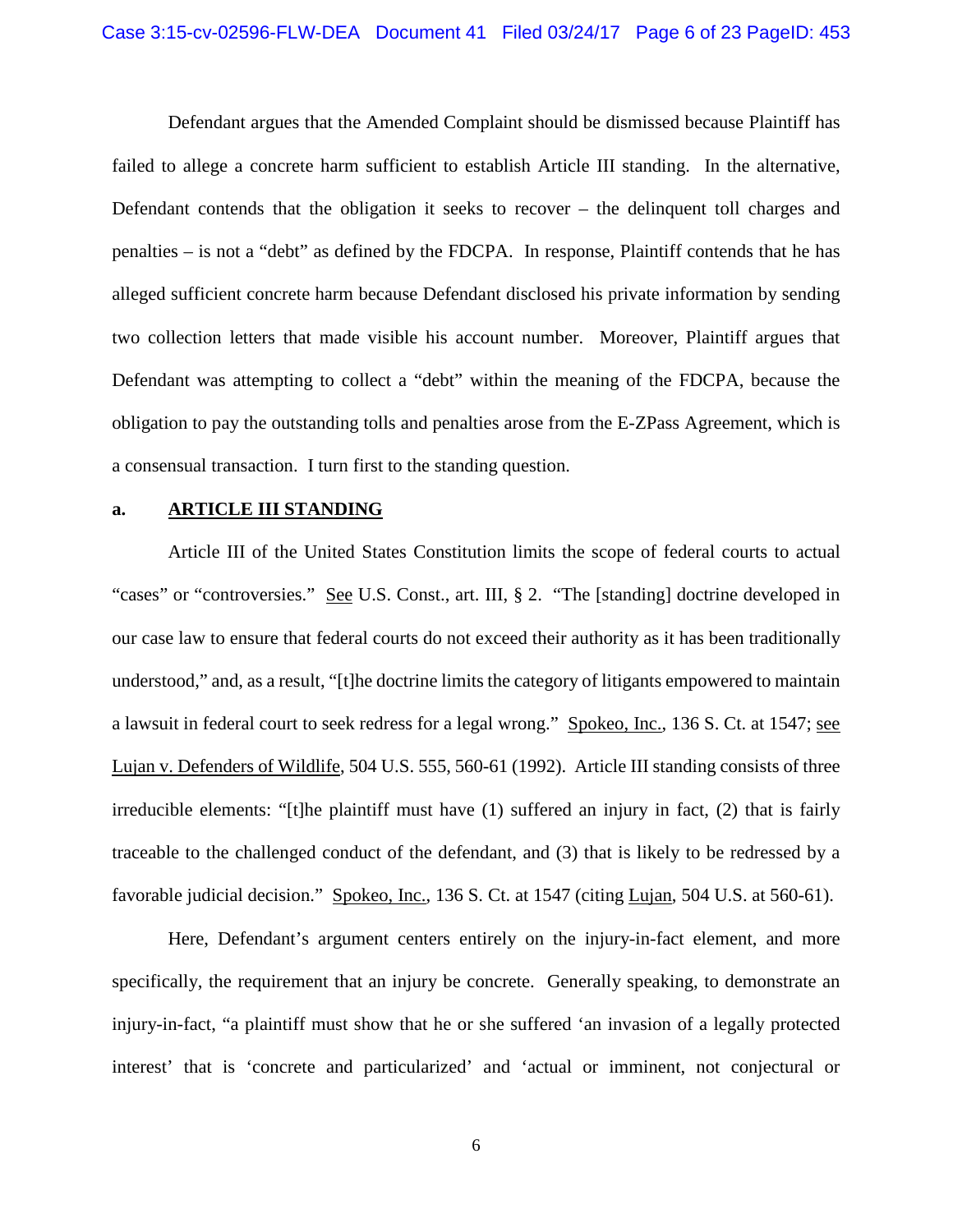hypothetical.'" Id. at 1548 (quoting Lujan, 504 U.S. at 560). In order for an injury to be particularized, "it 'must affect the plaintiff in a personal and individual way.'" Id. (quoting Lujan, 504 U.S. at 560 n.1). In addition, "[a]n injury in fact must also be 'concrete.'" Id. While courts have sometimes conflated the particularization and concreteness requirements of standing, the Supreme Court in Spokeo explained that "[a] 'concrete' injury must be '*de facto*'; that is, it must actually exist." Id. (citation omitted). The Court continued, "[w]hen we have used the adjective 'concrete,' we have meant to convey the usual meaning of the term – 'real,' and not 'abstract.'" Id. (citation omitted). While "[c]oncreteness… is quite different from particularization," the Court explained that "'[c]oncrete' is not, however, necessarily synonymous with 'tangible.'" Id. at 1548- 49.

Both tangible and intangible harms can be sufficiently concrete to establish an injury in fact. Id. at 1549 ("Although tangible injuries are perhaps easier to recognize, we have confirmed in many of our previous cases that intangible injuries can nevertheless be concrete."). With respect to intangible injuries, courts must consider "both history and the judgment of Congress...." Id. The Supreme Court has established "two tests for whether an intangible injury can… be 'concrete.'" In re Horizon Healthcare Servs. Inc. Data Breach Litig., 846 F.3d 625, 637 (3d Cir. 2017) (citing Spokeo, Inc., 136 S. Ct. at 1549). With respect to the first test, courts must determine whether the "harm has a close relationship to a harm that has traditionally been regarded as providing a basis for a lawsuit in English or American courts." Spokeo, Inc., 136 S. Ct. at 1549. If the answer is affirmative, "it is likely to be sufficient to satisfy the injury-in-fact element of standing." In re Horizon, 846 F.3d at 637.

In the absence of a close relationship, courts must next determine whether Congress has identified and elevated the alleged harm "to the status of [a] legally cognizable injur[y]." Id.

7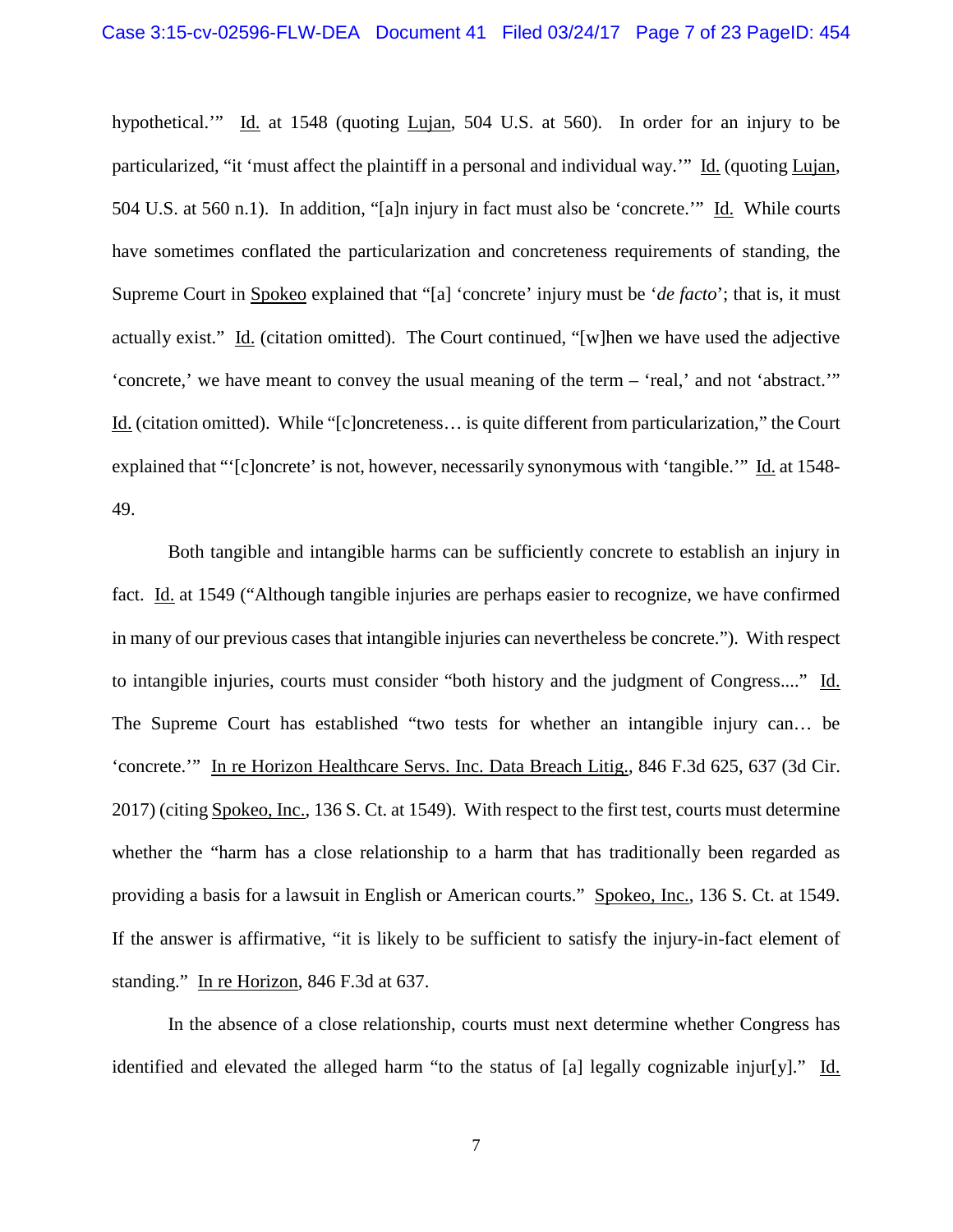(alteration in original) (internal quotation marks omitted) (quoting Spokeo, Inc., 136 S. Ct. at 1549). Congress plays an important and instructive role in defining cognizable injuries "that were previously inadequate in law." Spokeo, Inc., 136 S. Ct. at 1549 (internal quotation marks omitted) (quoting Lujan, 504 U.S. at 578). However, "Congress' role in identifying and elevating intangible harms does not mean that a plaintiff automatically satisfies the injury-in-fact requirement whenever a statute grants a person a statutory right and purports to authorize that person to sue to vindicate that right." Id. Rather, an intangible harm satisfies the concreteness requirement when "Congress has expressed an intent to make an injury redressable." In re Horizon, 846 F.3d at 637. It is insufficient for a plaintiff to "allege a bare procedural violation, divorced from any concrete harm, and satisfy the injury-in-fact requirement...." Spokeo, Inc., 136 S. Ct. at 1549.

The Third Circuit has recently discussed the impact of Spokeo on Article III standing in connection with the dissemination of private information, but under the Fair Credit Reporting Act (the "FCRA"). See In re Nickelodeon Consumer Privacy Litig., 827 F.3d 262, 272-74 (3d Cir. 2016) (holding that complaints of unauthorized tracking and dissemination of the plaintiffs' online activities is sufficiently concrete to establish Article III standing); see also In re Horizon, 846 F.3d at 635-42. In Horizon, the plaintiffs asserted a claim for violation of the FCRA, alleging that the defendant, Horizon Blue Cross Blue Shield of New Jersey, did not adequately safeguard their personal information – names, dates of birth and social security numbers – against theft. See In re Horizon, 846 F.3d at 629-30. Specifically, the plaintiffs alleged that "two laptop computers containing the unencrypted personal information of [the plaintiffs] and more than 839,000 other Horizon members were stolen from Horizon's headquarters in Newark, New Jersey." Id. at 630.

In reversing and remanding to the district court, the Third Circuit held that, "[i]n light of the congressional decision to create a remedy for the unauthorized transfer of personal information,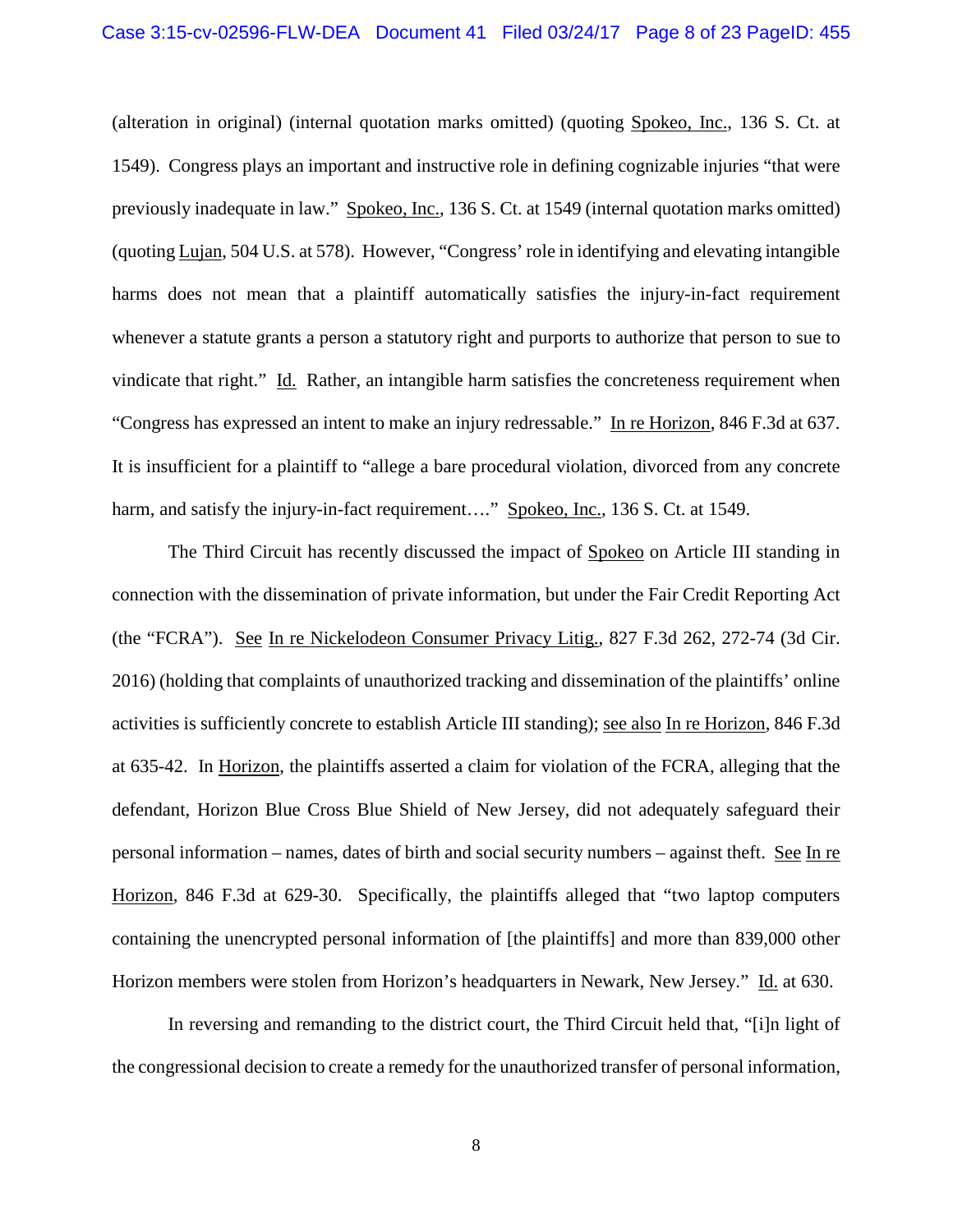a violation of the FCRA gives rise to an injury sufficient for Article III standing purposes." Id. at 629. The Third Circuit reasoned that "'unauthorized disclosures of information' have long been seen as injurious." Id. at 638 (quoting In re Nickelodeon, 827 F.3d at 274). Although the court stated that "[w]e are not suggesting that Horizon's actions would give rise to a cause of action under common law," it explained that, "with the passage of the FCRA, Congress established that the unauthorized dissemination of personal information by a credit reporting agency causes an injury in and of itself – whether or not the disclosure of that information increased the risk of identity theft or some other future harm." Id. at 639. Because Congress "created a private right of action to enforce the provisions of the FCRA, and even allowed for statutory damages for willful violation," the court determined that Congress expressed a clear intent to make the unauthorized disclosure of personal information redressable. Id. (stating that, based on its actions, it is clear that "Congress believed that the violation of FCRA causes a concrete harm to consumers."). Indeed, the Third Circuit concluded that the unauthorized dissemination of private information is "the very injury that FCRA is intended to prevent," and, as a result, "[t]here is… a *de facto* injury that satisfies the concreteness requirement for Article III standing." Id. at 640.

While the Third Circuit has not addressed whether a violation of the FDCPA can give rise to a concrete injury, courts in this district have considered that question in light of Spokeo. See, e.g., Thomas v. Youderian, No. 16-1408, 2017 U.S. Dist. LEXIS 16585, at \*17-21 (D.N.J. Feb. 3, 2017) (finding concrete injury where the plaintiff allegedly received a collection letter notifying him that a small convenience fee would be charged for payments made by credit card); Carney v. Goldman, No. 15-260, 2016 U.S. Dist. LEXIS 177087, at \*13-16 (D.N.J. Dec. 22, 2016) (holding that the plaintiffs satisfied the concreteness requirement of standing, when they alleged that the debt collector misstated the amount of debt owed in their collection letters); Blaha v. First Nat'l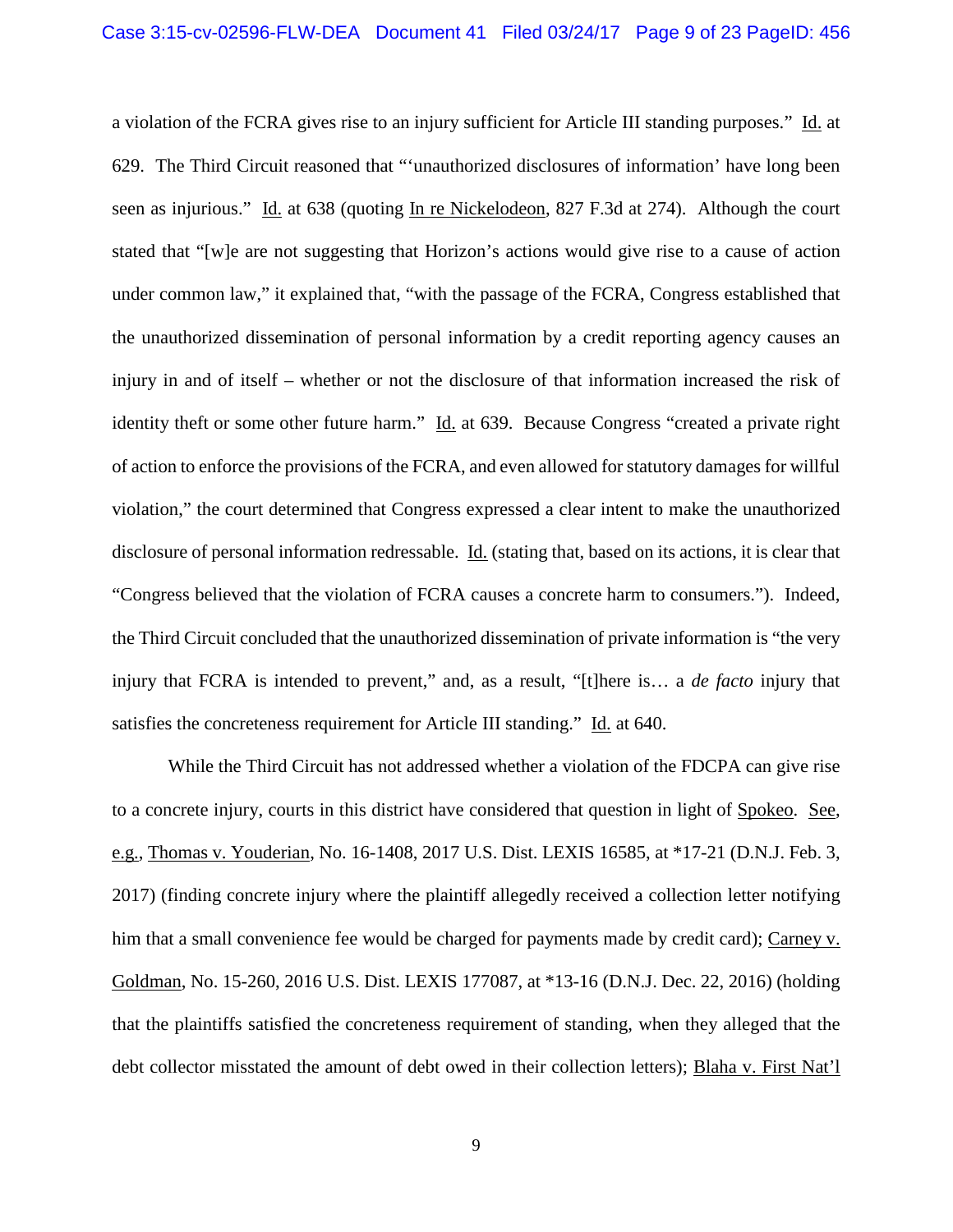Collection Bureau, Inc., No. 16-2791, 2016 U.S. Dist. LEXIS 157575, at \*22-24 (D.N.J. Nov. 10, 2016) (concluding that the allegation that the debt collector misrepresented the legal status of the debt in the collection letter is sufficiently concrete to confer Article III standing); cf. Benali v. AFNI, Inc., No. 15-3605, 2017 U.S. Dist. LEXIS 783, at \*16-17 (D.N.J. Jan. 4, 2017) (holding, on a motion for summary judgment, that the plaintiff did not establish a concrete injury because, based on his testimony that he knew the debt was not actually his, there was no risk that plaintiff would have paid the convenience fee). Following Spokeo, courts in this district have addressed constitutional standing in two different FDCPA contexts: (i) violations of § 1692e for false, deceptive and misleading statements; and (ii) violations of § 1692f for the use of unfair and unconscionable means in collecting a debt.

With respect to violations of § 1692e, courts in this district "trend in favor of finding concrete injury under the FDCPA where the amount or validity of the debt has been misstated." Thomas, 2017 U.S. Dist. LEXIS 16585, at \*16. Shortly after the Supreme Court decided Spokeo, the court in Blaha concluded that the plaintiff had established a concrete injury-in-fact, where she alleged that the defendant sent a collection letter to the plaintiff with a settlement offer on a time barred debt, but the defendant failed to disclose the legal status of that debt. See Blaha, 2016 U.S. Dist. LEXIS 157575, at \*22-24. The court reasoned that Congress enacted the FDCPA "to eliminate abusive debt collection practices and to promote further action to protect consumers against debt collection abuses," and that the allegation that the defendant made false and misleading statements to plaintiff about the status of the debt "is precisely [the harm] that [] the statute was intended to guard against." Id. at \*23. Similarly, in Carney, the plaintiff alleged that the defendant violated the FDCPA when it sent collection letters to the plaintiff containing false and misleading statements about the amount of debt owed. See Carney, 2016 U.S. Dist. LEXIS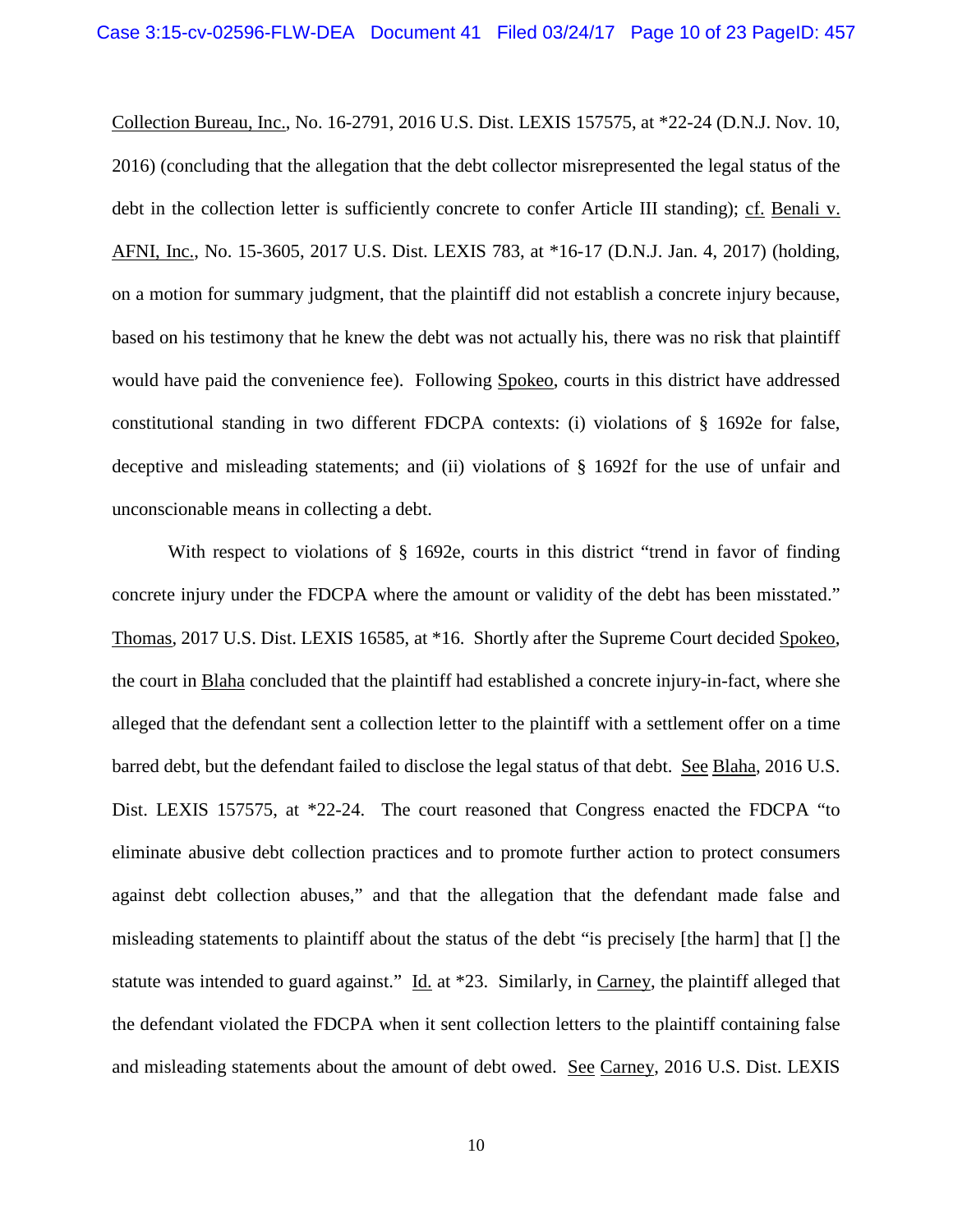177087, at \*13-16. The court held that, because "[t]he FDCPA unambiguously grants recipients of debt-collection letters… a right to be free from abusive collection practices," including the use of false and misleading representations, the plaintiff sufficiently alleged the concreteness requirement under Article III. Id. at \*14-16.

In connection with violations of § 1692f, which prohibits the use of unfair and unconscionable debt collection practices, courts in this district have only addressed the issue of whether a collection letter that notifies the debtor that he will be assessed a convenience charge for paying the debt with a credit card constitutes a concrete injury. See Benali, 2017 U.S. Dist. LEXIS 783, at \*16-17; Thomas, 2017 U.S. Dist. LEXIS 16585, at \*17-21. On a motion for summary judgment, the court in Benali concluded that the plaintiff did not suffer an injury in fact, since the risk of harm was entirely conjectural and hypothetical. See Benali, 2017 U.S. Dist. LEXIS 783, at \*17. In reaching that conclusion, the court relied exclusively on the plaintiff's own testimony that "the alleged 'debt' was not his, and he knew it immediately upon receiving the [c]ollection [l]etter." Id. at \*14. Based on those admissions, the court found that "there was no risk that [the plaintiff] would pay the \$4.95 processing fee because he never had an account with AT&T and immediately believed the [c]ollection [l]etter to be a 'scam.'" Id. at \*16.

On a motion to dismiss, the court in Thomas reached a different conclusion. See Thomas, 2017 U.S. Dist. LEXIS 16585, at \*17-21. In that case, the plaintiff alleged that he received a collection letter stating that the debt collector would impose a convenience charge if the plaintiff opted to pay the reported debit with a credit card. Id. at \*1. While the court noted that the allegations were barely enough to establish standing – because the plaintiff never actually paid the convenience fee – the court concluded that the plaintiff satisfied the concreteness requirement. Id. at \*17, 20-21. In so holding, the court reasoned that, based on the deceptive language in the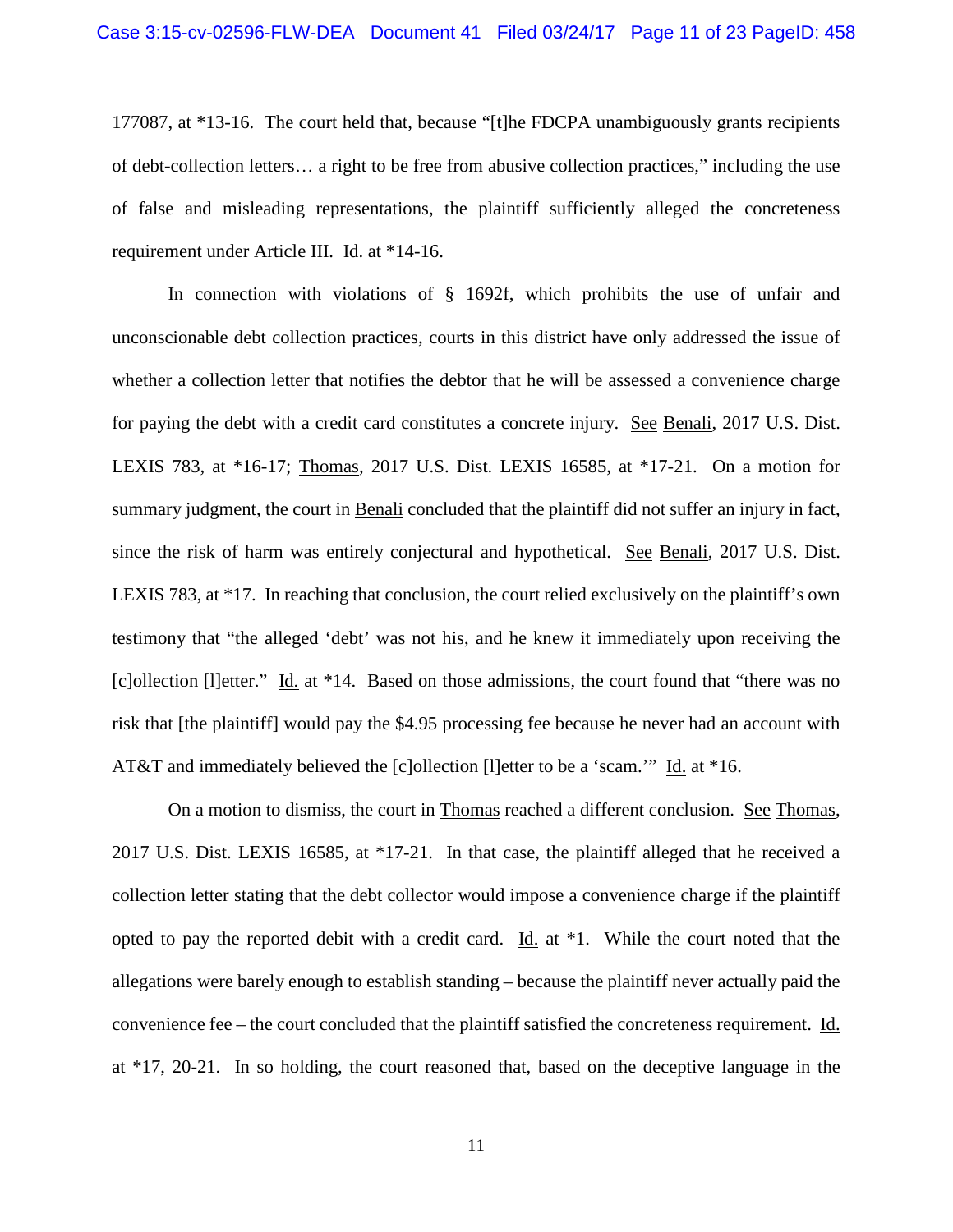collection letter, the plaintiff was "at the risk of being misled into paying the [convenience fee]" or, in the alternative, "at risk of foregoing the convenience of paying the bill on credit (or, I suppose, at risk of giving up on paying for it for lack of ready money)." Id. at \*19-20. Although the risk of harm was slight, the court found that it was still present, since the "[d]eprivation of the right to be free from false or deceptive collection information, with the attendant risk of economic injury, is an interest recognized by the [FDCPA], and one reasonably rooted in the traditions of the common law." Id. at \*20.

While no court in the Circuit has confronted the exact issue present in this matter, this Court is guided by the Third Circuit's decisions in both Horizon and Nickelodeon, as well as the courts in this district that have applied Spokeo to claims under the FDCPA. In enacting the FDCPA, Congress' overarching purpose was "to eliminate abusive debt collection practices by debt collectors, to insure that those debt collectors who refrain from using abusive debt collection practices are not competitively disadvantaged, and to promote consistent State action to protect consumers against debt collection abuses." 15 U.S.C. § 1692(e); see Douglass v. Convergent Outsourcing, 765 F.3d 299, 301-02 (3d Cir. 2014). In order to further that purpose, Congress enacted § 1692f, which "sets out a nonexclusive list of conduct that qualifies as unfair or unconscionable." Douglass, 765 F.3d at 302. Relevant to this matter, § 1692f(8) prohibits a debt collector from "[u]sing any language or symbol, other than the debt collector's address, on any envelope when communicating with a consumer by use of the mails or by telegram, except that a debt collector may use his business name if such name does not indicate that he is in the debt collection business." 15 U.S.C. § 1692f(8). In Douglass, the Third Circuit expressly held that § 1692f(8) prohibits a debt collector from mailing an envelope with a glassine window that shows the account number of the debtor, since the "disclosure implicates a core concern animating the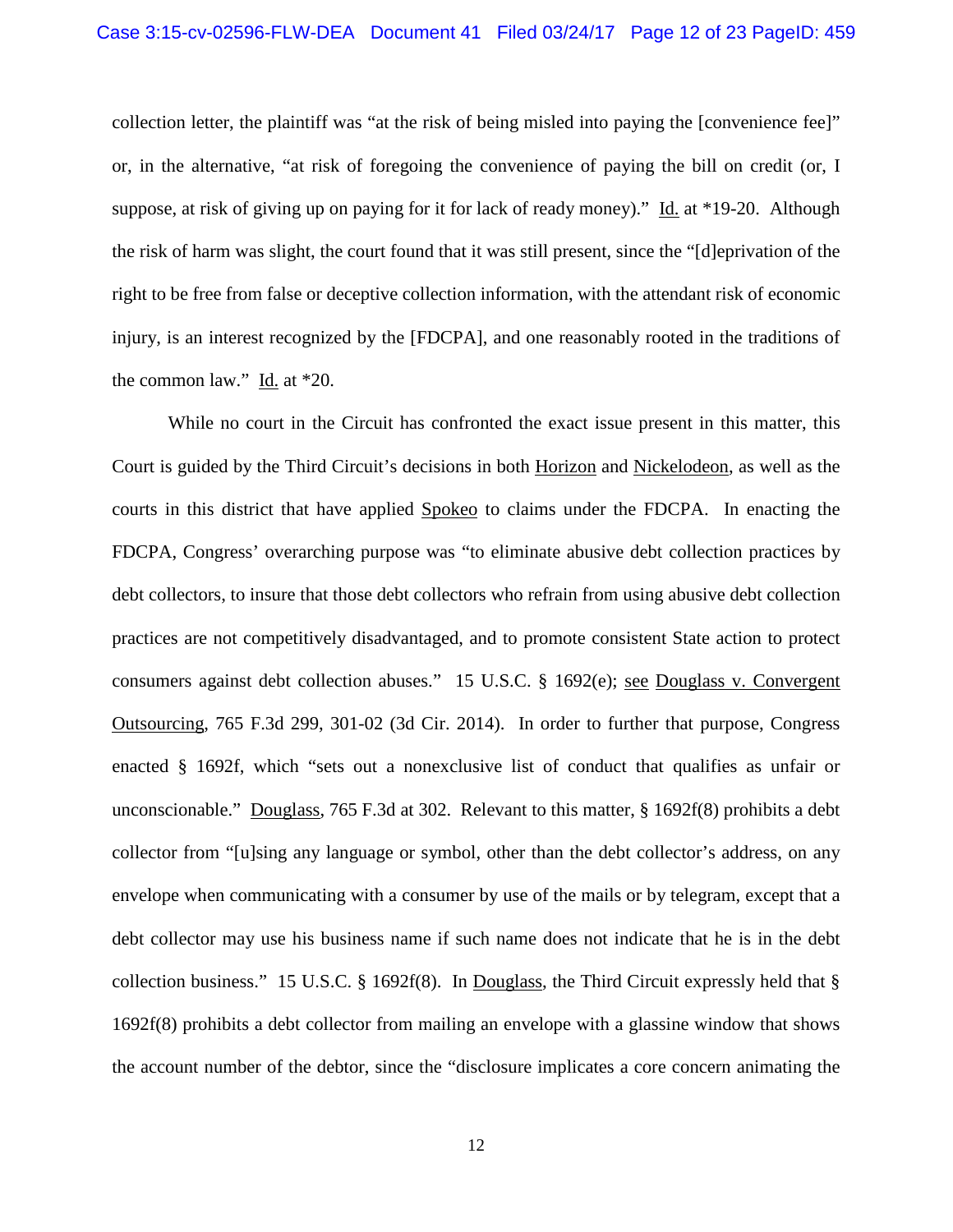FDCPA – the invasion of privacy." Douglass, 765 F.3d at 303. The court explained that "[t]he account number is a core piece of information pertaining to [the plaintiff's] status as a debtor and [the defendant's] debt collection effect. Disclosed to the public, it could be used to expose [the plaintiff's] financial predicament." Id.

Here, Plaintiff alleges that Defendant engaged in unfair and unconscionable conduct, in violation of § 1692f(8) of the FDCPA, when it mailed Plaintiff collection letters in envelopes that disclosed his account number, and, as a result, disseminated his private information to the public at large. See Am. Compl. at ¶¶ 27, 42-44. Historically, the right to privacy is an interest that is deeply rooted in the traditions of the common law, and Congress has often elevated the disclosure of certain private information to the status of a cognizable harm. See In re Nickelodeon, 827 F.3d at 274; In re Horizon, 846 F.3d at 638-39; see also Thomas, 2017 U.S. Dist. LEXIS 16585, at \*13. Indeed, with the passage of the FDCPA, Congress manifested a clear intent to make the unfair and unconscionable disclosure of private information redressable, especially considering that one of Congress' stated purposes was to eradicate "invasions of individual privacy." 15 U.S.C. § 1692(a); see Douglass, 765 F.3d at 303; see also Thomas, 2017 U.S. Dist. LEXIS 16585, at \*13. In order to achieve that goal, Congress explicitly elevated the right to be free from a debt collector "[u]sing any language or symbol… on any envelope when communicating with a consumer" by mail or telegram. 15 U.S.C. § 1692f(8); see Douglass, 765 F.3d at 303-04. As explained by the Third Circuit in Douglass, under that particular provision of the Act, Plaintiff has a right to be free from Defendant disclosing his private information, including his account number, on any debt collection envelope. See Douglass, 765 F.3d at 303. Indeed, Plaintiff has alleged that Defendant violated that legally protected interest. Accordingly, because the FDCPA unambiguously grants Plaintiff a statutory right to be free from the disclosure of private information that could expose his status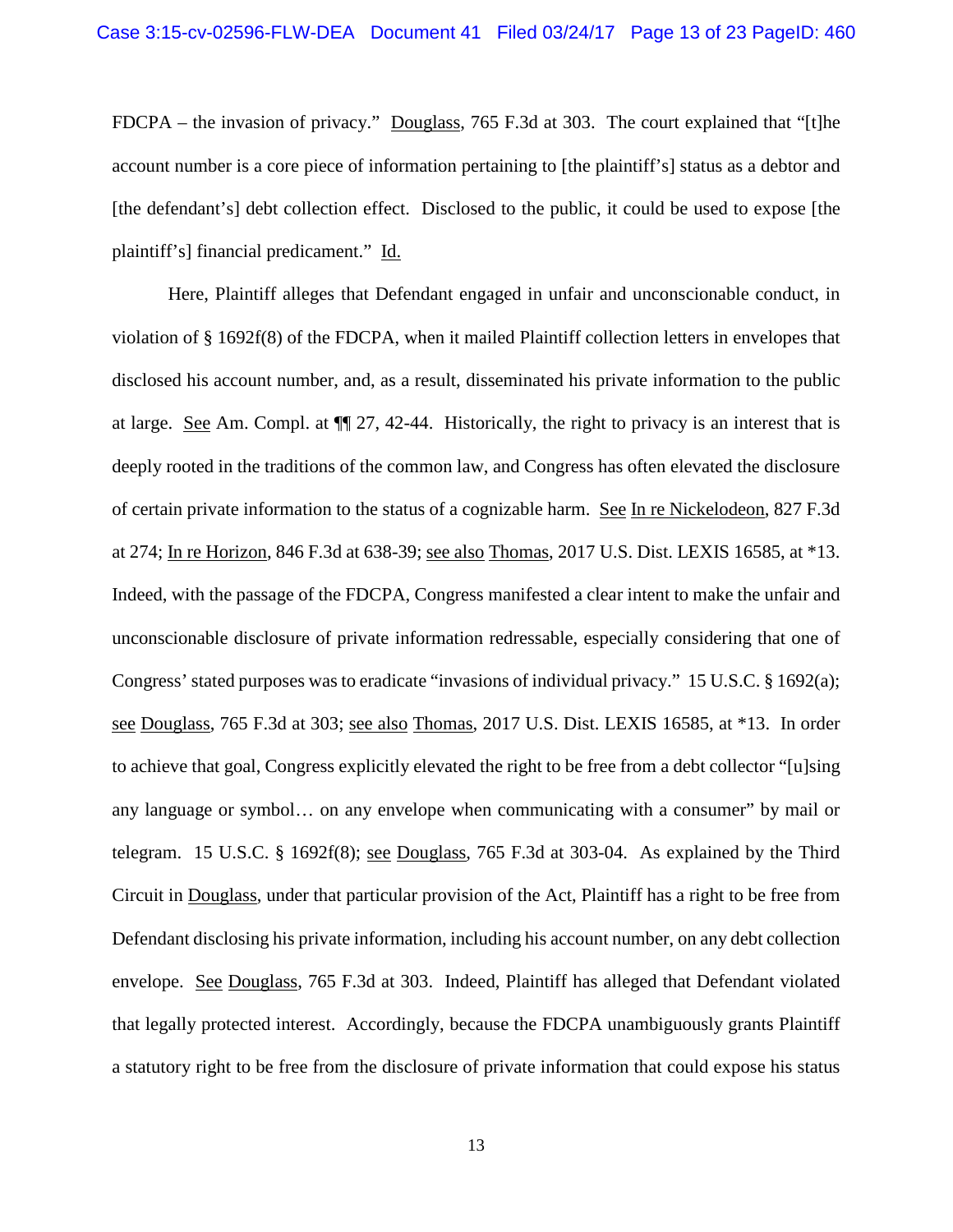as an alleged debtor, and that the right to privacy is an interest that has long been recognized at law, the Court concludes that Plaintiff has adequately alleged the concreteness requirement under Article III.<sup>[4](#page-13-0)</sup>

## **b. THE FDCPA – TOLLS AND PENALTIES DO NOT CONSTITUTE A DEBT**

The Act "is a consumer protection statute that prohibits certain abusive, deceptive, and unfair debt collection practices." Marx v. General Revenue Corp., 133 S. Ct. 1166, 1171 n.1 (2013) (citing 15 U.S.C. § 1692). In order to state a claim under the FDCPA, "a plaintiff must prove that  $(1)$  [he] is a consumer,  $(2)$  the defendant is a debt collector,  $(3)$  the defendant's challenged practice involves an attempt to collect a 'debt' as the Act defines it, and (4) the defendant has violated a provision of the FDCPA in attempting to collect the debt." Douglass, 765 F.3d at 303. Here, Defendant argues that the delinquent tolls and penalties are not "debts" under the FDCPA, and, as a result, the Court must determine whether those particular obligations fall within the purview of the Act – an issue that only a few federal courts throughout the country have previously addressed.

Under the statute, "[a] threshold requirement… is that the prohibited practices are used in an attempt to collect a 'debt.'" Zimmerman v. HBO Affiliate Grp., 834 F.2d 1163, 1167 (3d Cir. 1987); see Pollice v. Nat'l Tax Funding, L.P., 225 F.3d 379, 400 (3d Cir. 2000); see also Sanon-

<span id="page-13-0"></span><sup>&</sup>lt;sup>4</sup> Finally, although Defendant does not argue that Plaintiff has failed to allege a particularized harm, there is no doubt that Plaintiff's alleged injury is, in fact, particularized, because Plaintiff alleges that he personally received two collection letters from Defendant that had a glassine window that disseminated his account number, and the obligation to pay the unpaid tolls and penalties "is said to be his." See Spokeo, Inc., 136 S. Ct. at 1548; see also Thomas, 2017 U.S. Dist. LEXIS 16585, at \*9 (holding that "[t]here is no doubt that... [the] alleged injury is particularized; it clearly is, because [the plaintiff] personally received the [collection letter], and the debt reported therein is said to be his.").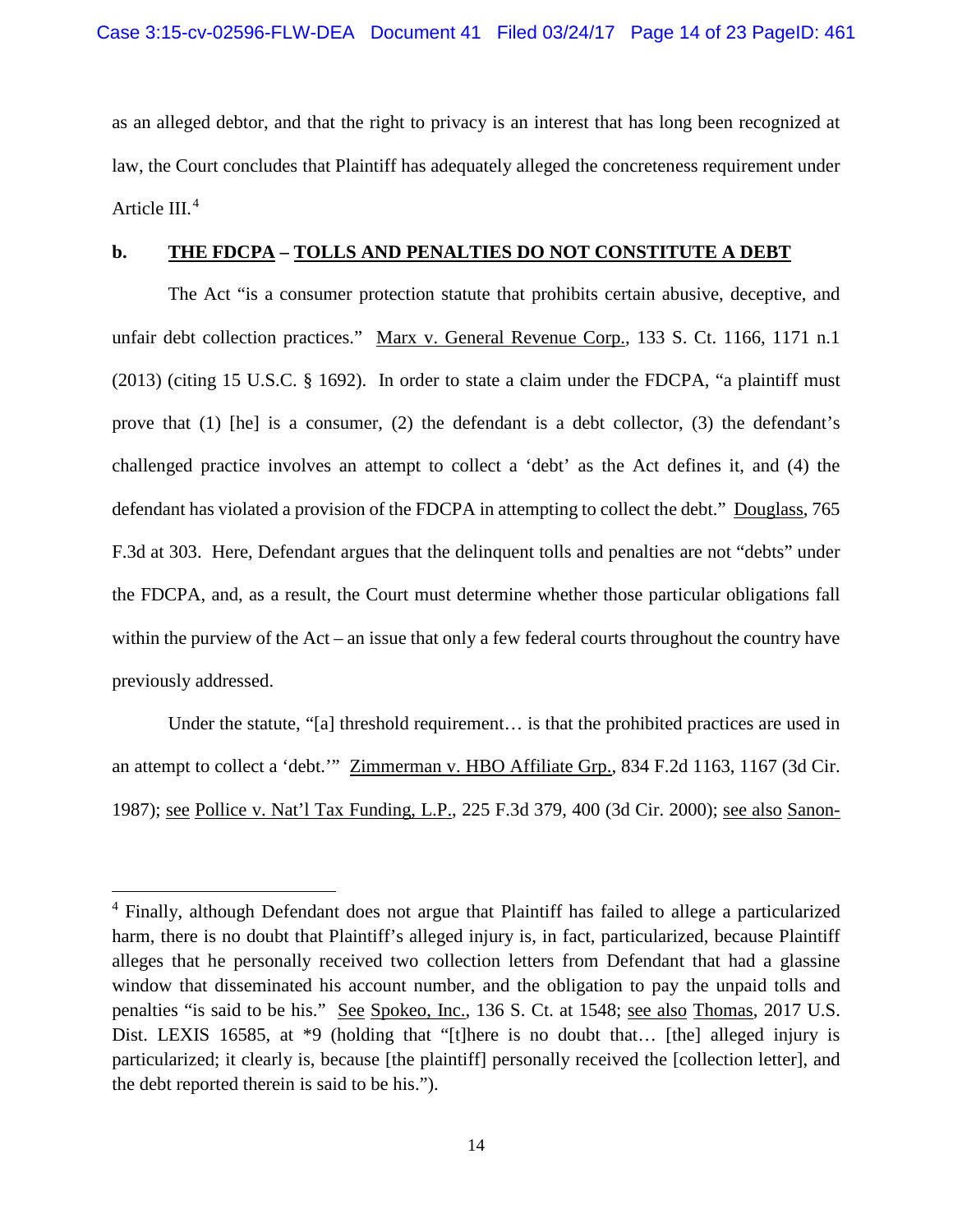Lauredant v. LTD Fin. Servs., L.P., No. 15-6529, 2016 U.S. Dist. LEXIS 81030, at \*5 (D.N.J. June 22, 2016). "Debt" is defined as "any obligation or alleged obligation of a consumer to pay money arising out of a transaction in which the money, property, insurance, or services which are the subject of the transaction are primarily for personal, family, or household purposes…." 15 U.S.C. § 1692a(5). Although Congress has not defined the term "transaction," the Third Circuit has explained that the "debt" must arise out of a pre-existing relationship in which a debtor voluntarily elects to avail himself of either consumer goods or services. See Pollice, 225 F.3d at 401; Staub v. Harris, 626 F.2d 275, 278 (3d Cir. 1980); see also Piper v. Portnoff Law Assocs., 396 F.3d 227, 233 n.8 (3d Cir. 2005). That consumer "transaction" can be established through either an express contractual relationship or a consensual arrangement. See Gross v. Maitlin, 519 Fed. Appx. 749, 751 (3d Cir. 2013). In the instant matter, the parties do not dispute that Plaintiff and E-ZPass entered into an express contractual relationship, as evidenced by the Agreement.

However, the mere existence of a contractual relationship does not end the inquiry, since there are two parts to the statutory definition of "debt" that require further explanation and consideration. See 15 U.S.C. § 1692a(5). Specifically, the Court must first determine whether the obligation to pay arises from a consumer transaction that is "primarily for personal, family, or household purposes." Id. The Third Circuit in Pollice has provided some guidance on the scope of that particular language. See Pollice, 225 F.3d at 400-03. For example, the court concluded that the obligation to pay government entities for water and sewer services constituted a "debt," because the "homeowners ('consumers' of water and sewer services) had an 'obligation… to pay money' to the government entities which arose out a 'transaction' (requesting water and sewer service) the subject of which was 'services… primarily for personal, family, or household purposes." Id. at 400 (alteration in original). However, the Third Circuit has distinguished water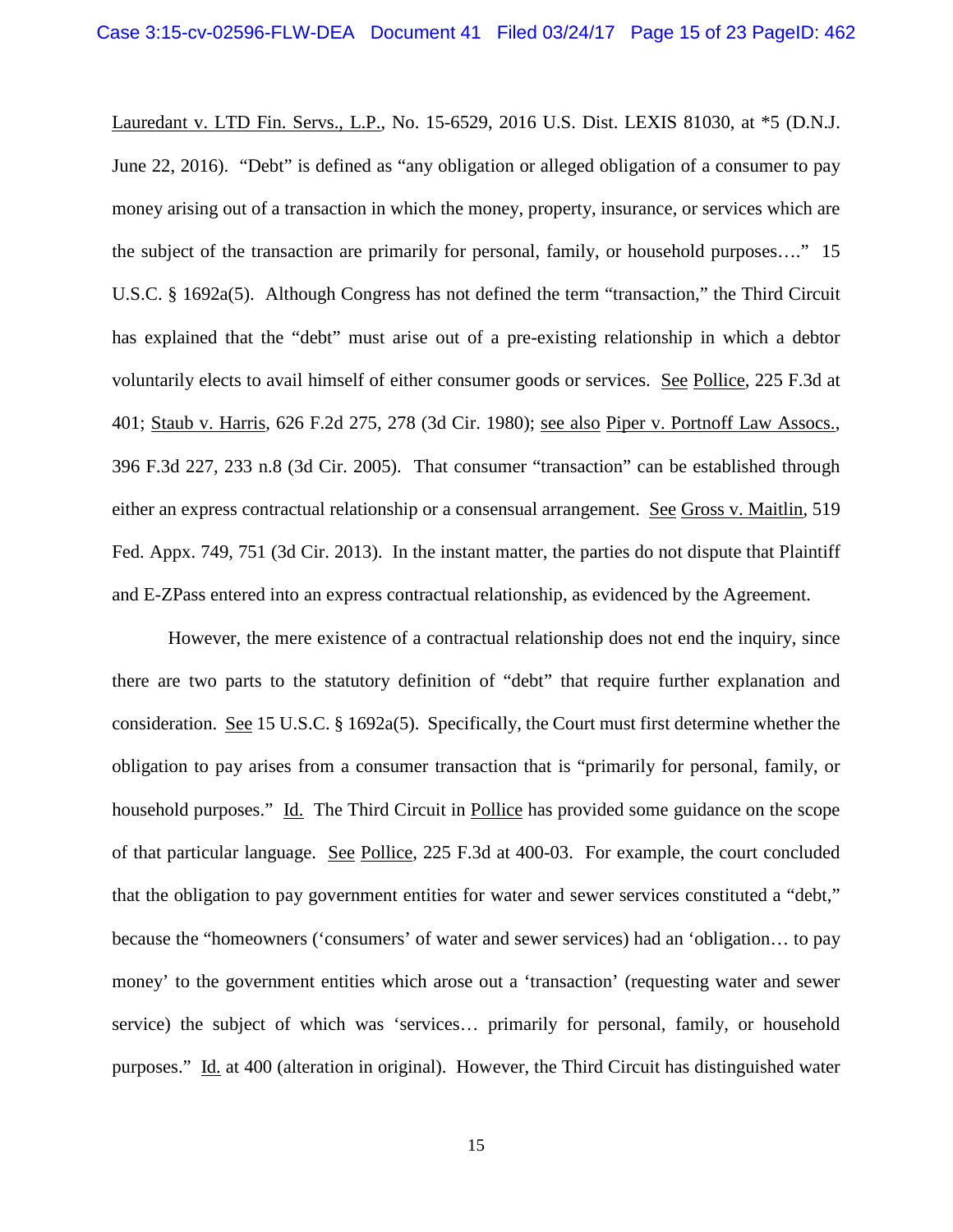and sewer obligations from property tax obligations, specifically holding that a homeowner's tax obligation is not a "debt" because "the obligation to pay arose from the levying of taxes upon the ownership of property." Id. at 401-02; see Staub, 626 F.2d at 277-79. The paramount distinction is that the tax obligation does not arise from a consensual consumer "transaction," see Pollice, 225 F.3d at 402 (stating that "the property taxes… arose not from the purchase of property but from the fact of ownership."), because paying taxes is obligated under law.

The obligation to pay delinquent tolls, here, can be likened to a tax, as discussed in Pollice, and not like an obligation to pay outstanding water and sewer services for personal household use. This distinction is important. In Pollice, the Third Circuit found the homeowners' obligation was created by their subscription with the governmental entity for water and sewer services, and those services were used for "personal, family, or household purposes."<sup>[5](#page-15-0)</sup> 15 U.S.C. § 1692a(5). The court stressed that the homeowners consumed the water and sewer services, within the confines of their home, for their personal benefit, which is "the type of pro tanto exchange which the statutory definition [of 'debt'] envisages." Pollice, 225 F.3d at 401 (alteration in original) (internal quotation marks omitted) (quoting Staub, 626 F.2d at 278). However, the relationship between Plaintiff and E-ZPass, an agent of the State authorized to administer the electric toll collection program, stands on a vastly different footing than a traditional consumer relationship. Indeed, critically, tolls are akin to taxes because the funds from tolls are used for more general purposes. See Staub, 626 F.2d at 278 (holding that taxes are not a "debt" under the FDCPA, since "[t]axes are used for more general purposes; they are not limited to the statutory purposes."). In enacting

<span id="page-15-0"></span><sup>&</sup>lt;sup>5</sup> In Pollice, the Third Circuit distinguished between homeowners and persons that own the property for business purposes, explaining that "the water and sewer obligations owed by [persons] who own their property for business purposes are not 'debts' because the services are not 'primarily for personal, family, or household purposes.'" Pollice, 225 F.3d at 400 n.23. In his Amended Complaint, Plaintiff does not allege that he utilized the tolls roads for business purposes.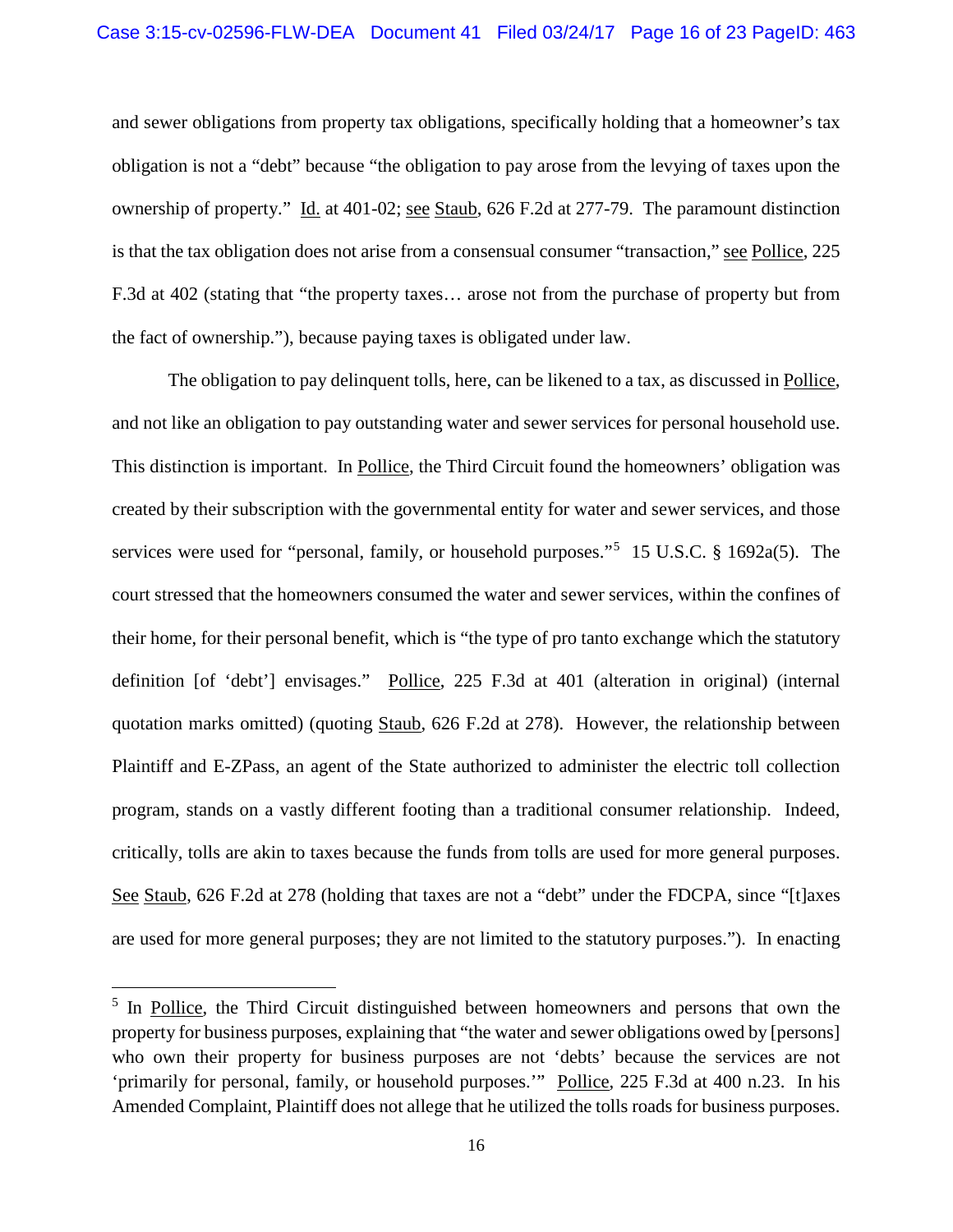N.J.S.A. § 27:23-1, the Legislature sought "to facilitate vehicular traffic and remove the present handicaps and hazards on the congested highways in the State, and to provide for the acquisition and construction of modern express highways...." N.J.S.A. § 27:23-1. In order to achieve that goal, the Legislature authorized the Authority to use the revenue collected from tolls "to acquire, construct, maintain, improve, manage, repair and operate transportation projects...." Id.; see N.J.S.A. § 27:23-5(e). Unlike a traditional consumer relationship, but like revenue generated by taxes, revenue generated from tolls is used for the benefit of the public at large, including the construction, maintenance and improvement of the roads. See Staub, 626 F.2d at 278 (stating that taxes "provide funds for such nonpersonal purposes as… roads… and other governmental services."). Thus, the obligation to pay tolls does not arise from a transaction that is "primarily for personal, family, or household purposes." 15 U.S.C. § 1692a(5).

Nevertheless, relying on Brown v. Transurban USA, Inc., 144 F. Supp. 3d 809 (E.D. Va. 2015) and Yunker v. AllianceOne Receivables Mgmt., No. 10-61796, 2011 U.S. Dist. LEXIS 159445 (S.D. Fla. July 18, 2011), Plaintiff contends that Defendant was attempting to collect a "debt" because Plaintiff and E-ZPass entered into a consensual consumer transaction, and that the Agreement is the source of his obligation to pay the unpaid tolls and penalties. In response, Defendant relies on Yazo v. Law Enforcement Sys., Inc., No. 08-3512, 2008 U.S. Dist. LEXIS 93345 (C.D. Cal. Nov. 7, 2008) to argue that the obligation to pay toll charges and violation penalties does not arise out of the consumer transaction between Plaintiff and E-ZPass, but rather, the obligation arises out of New Jersey state law, and hence, is not a "debt." Thus, the Court must determine whether the obligation to pay the outstanding tolls and penalties "arises out of" the Agreement.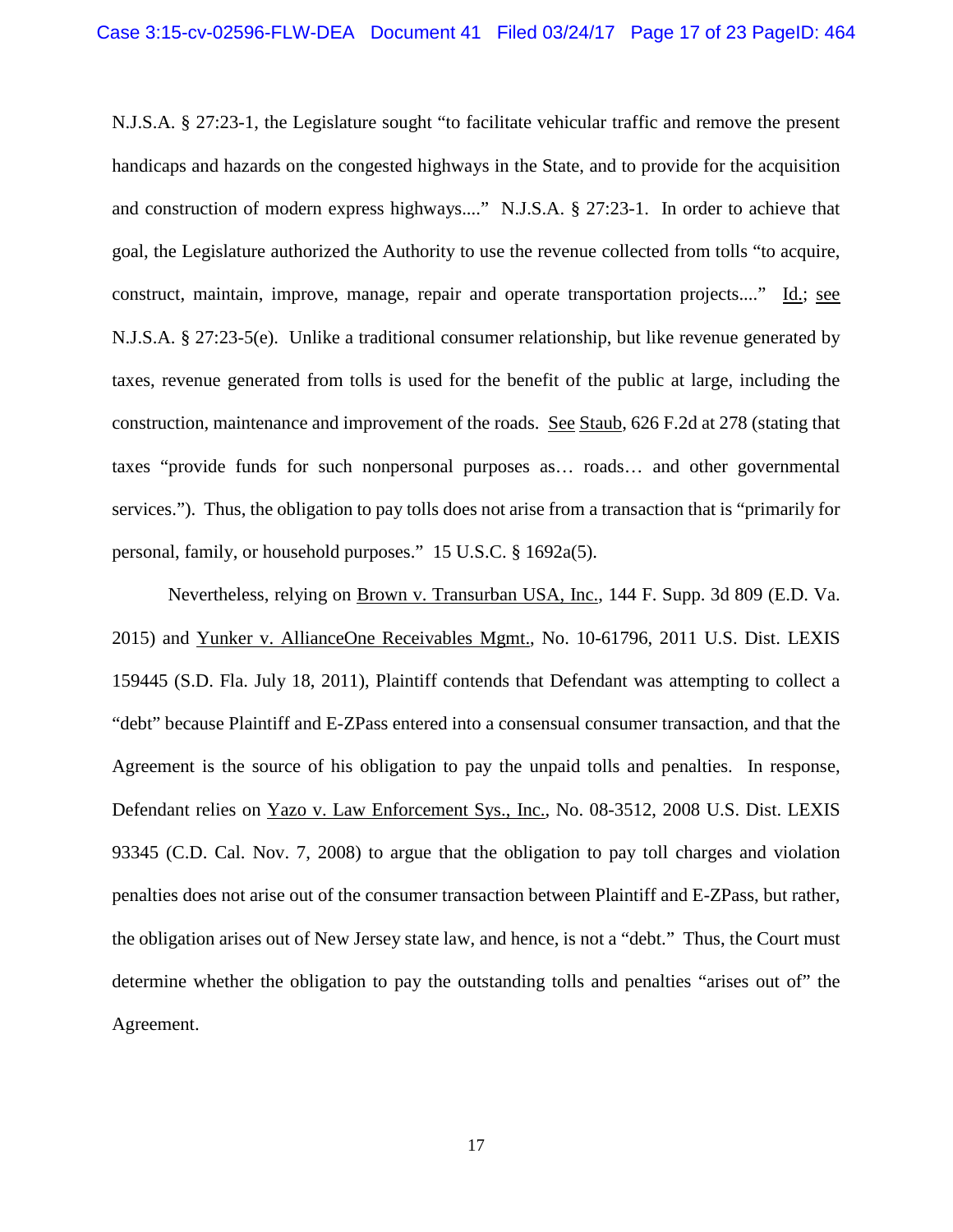In Yazo, the plaintiff, who was not enrolled in an electronic toll collection program, asserted a FDCPA claim against a debt collector for attempting to recover unpaid roadway tolls and penalties. See Yazo, 2008 U.S. Dist. LEXIS 93345, at \*1-2. The district court disagreed and held that such obligations are not "debts" within the meaning of the FDCPA. See id. at \*6-9. The court reasoned that "an obligation arising from the violation of a law or the commission of a tort is not the result of a consensual transaction."  $\underline{Id}$  at  $*6$ . Addressing the penalties first, the court determined that, "[b]ecause these are fines imposed as a result of a statutory violation, they were not incurred through a consensual transaction…." Id. at \*7. With respect to the tolls, the court reasoned that "toll road use is only consensual in certain situations," under the California vehicle code. Id. at \*7-8. Since the use of toll roads without paying the toll violates California law, the court held that it "cannot conclude that the obligation to pay arose out of a consensual consumer transaction, and therefore finds that it is outside of the scope of 'debt' as contemplated by the FDCPA." Id. at  $*8$ . Although the plaintiff in Yazo did not participate in an electronic toll collection program, unlike Plaintiff in this case, the decision is nevertheless consistent with a wellestablished proposition: under the FDCPA, an obligation is not a "debt" if that obligation arises out of the operation of law, as opposed to a consensual consumer "transaction." See Pollice, 225 F.3d at 400-02; see also Franklin v. Parking Revenue Recovery Servs., Inc., 832 F.3d 741, 744 (7th Cir. 2016); Agrelo v. Affinity Mgmt. Servs., LLC, 841 F.3d 944, 951 (11th Cir. 2016) (stating that an obligation is not a "debt" under the Act "where the obligation to pay arises solely by operation of law," including, for example, "government-imposed fine[s]").

In contrast, in Brown, the plaintiffs alleged that they had enrolled in the E-ZPass program, and that they satisfied "the requirements of the program [by] properly mounting the E-ZPass device on their windshields and linking their E-ZPass accounts to a valid credit card." Brown, 144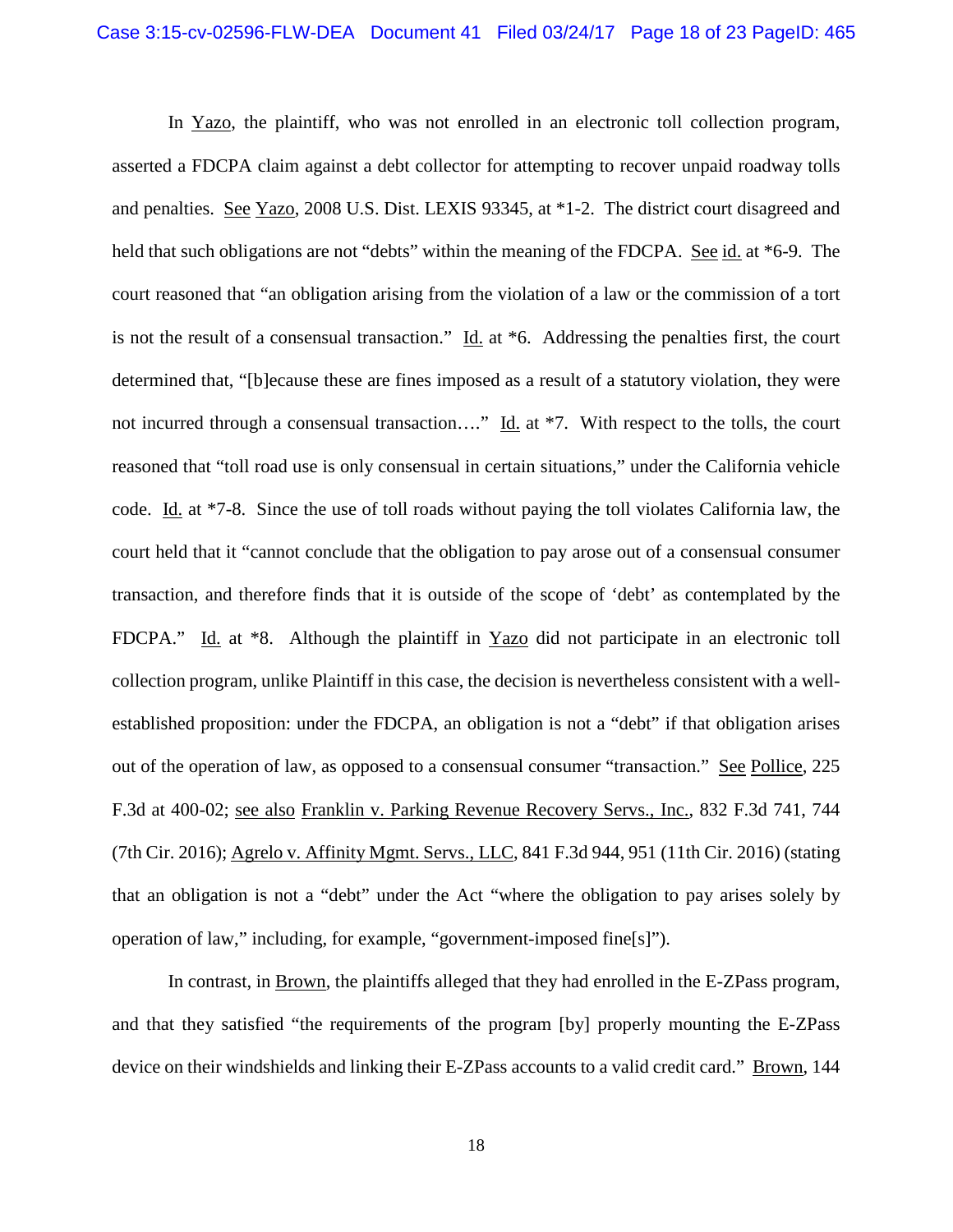F. Supp. 3d at 842. The plaintiffs asserted that the E-ZPass equipment wrongfully registered toll violations, even though their accounts were valid and fully funded. Id. The court determined that "the alleged toll violations at issue [there] are properly understood as 'consensual transactions.'" Id. Although the reasoning is thin, the court found that "[p]laintiffs [] contracted with E-ZPass for a transponder that communicates with toll collection booths across the country. In most regions of the country, this allows for more efficient travel. Indeed, motorists with an E-ZPass transponder need not wait in the 'cash only' lines at toll booths, but instead, can continue driving through the 'E-ZPass' lane, typically without delay." Id.

In Yunkers, the court reached the same conclusion as in Brown, holding that the collection of delinquent tolls was a "debt" because the plaintiff "entered into the SunPass Agreement for 'personal purposes.'" Yunkers, 2011 U.S. Dist. LEXIS 159445, at \*7. The plaintiff, there, alleged that she participated in the SunPass program, an electronic toll collection program in Florida, and, when she failed to replenish her prepaid account and incurred a balance of unpaid tolls, the Florida Department of Transportation assigned the obligation to a collection agency. Id. at \*1-2. In holding that the obligation was covered under the FDCPA, the court reasoned that the plaintiff "agreed in the SunPass Agreement to pay in accordance with its terms for services consisting of the issuance and use of a transponder and a pre-paid account for the payment of tolls, and further agreed that she would be liable for any deficiencies in her prepaid account or any other charges associated with the collection of such deficiencies." Id. at \*7. The court further reasoned that the plaintiff "was not compelled to enter into the SunPass Agreement… [because] she had the choice of paying tolls at the booths by tendering cash either to the attendants or into a machine that accepts cash…." Id. at \*8. Indeed, the court distinguished the decision in Yazo, where the plaintiff in that case was not enrolled in an electronic toll collection program, on the grounds that the plaintiff in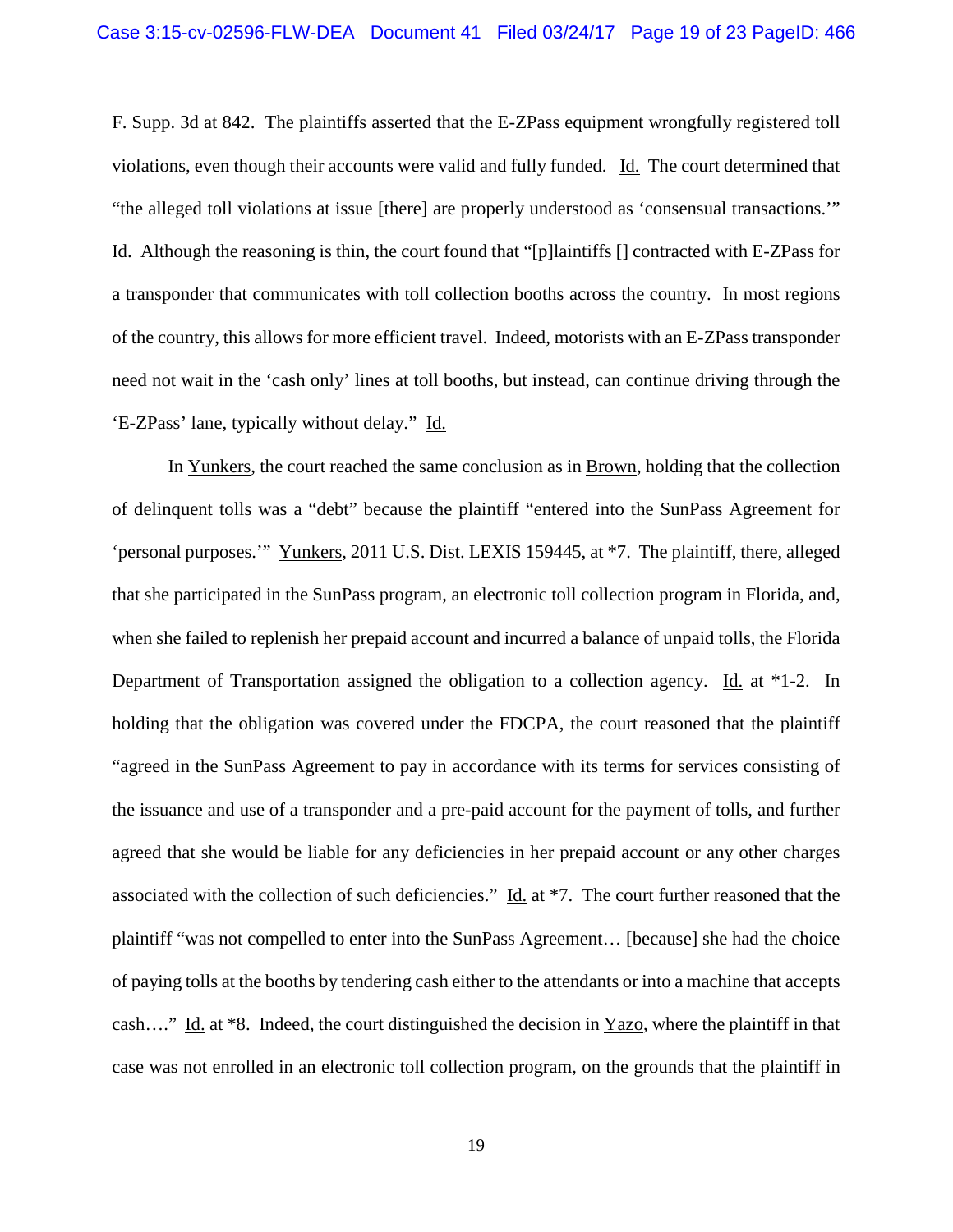Yunkers "clearly chose [to enter into the SunPass Agreement and abide by its terms] pursuant to which she is now obligated for an indebtedness." Id.

While the courts in Brown and Yunkers both addressed delinquent tolls and penalties in connection with participants in electronic toll collection programs, this Court respectfully disagrees with their conclusion that, when a person contracts with an electronic toll collection provider, the arrangement somehow changes or alters the underlying source of the obligation to pay those tolls and penalties. Although the Third Circuit has not directly addressed the "arising out of" language in § 1692a(5), the Seventh Circuit has recently held that such a phrase "limits the FDCPA's reach to only those obligations that are created by the *contracts* the parties used to give legal force to their transaction." Franklin, 832 F.3d at 744 (emphasis in original). The court explained that, generally speaking, an obligation is a "debt" when the source of the obligation is contract law, but "efforts to collect on obligations that are created by other kinds of legal authorities, like tort law or traffic regulations, are not covered by the FDCPA." Id. In Franklin, the plaintiffs alleged that they parked their cars at a publicly owned parking lot that was managed by a private company, and that they subsequently received collection letters from the defendant, a debt collector, because the private company "claim[ed] they parked without paying and now owe the \$1.50 parking fee and a \$45 nonpayment penalty." Id. at 743. In holding that the unpaid fees and penalties were "debts" under the Act, the Seventh Circuit concluded that "it's clear that contract law *is* the source of the obligation at issue here" because, by parking in the lot, "a contract was formed obligating [the plaintiffs] to pay the stated price or pay a higher price if they left the parking lot without paying." Id. at 744 (emphasis in original). In determining the source of the obligation, the court reasoned that, even though the parking lot was owned by a public entity, "no municipal ordinance or regulation obligates park-and-dashers to pay the \$45 [nonpayment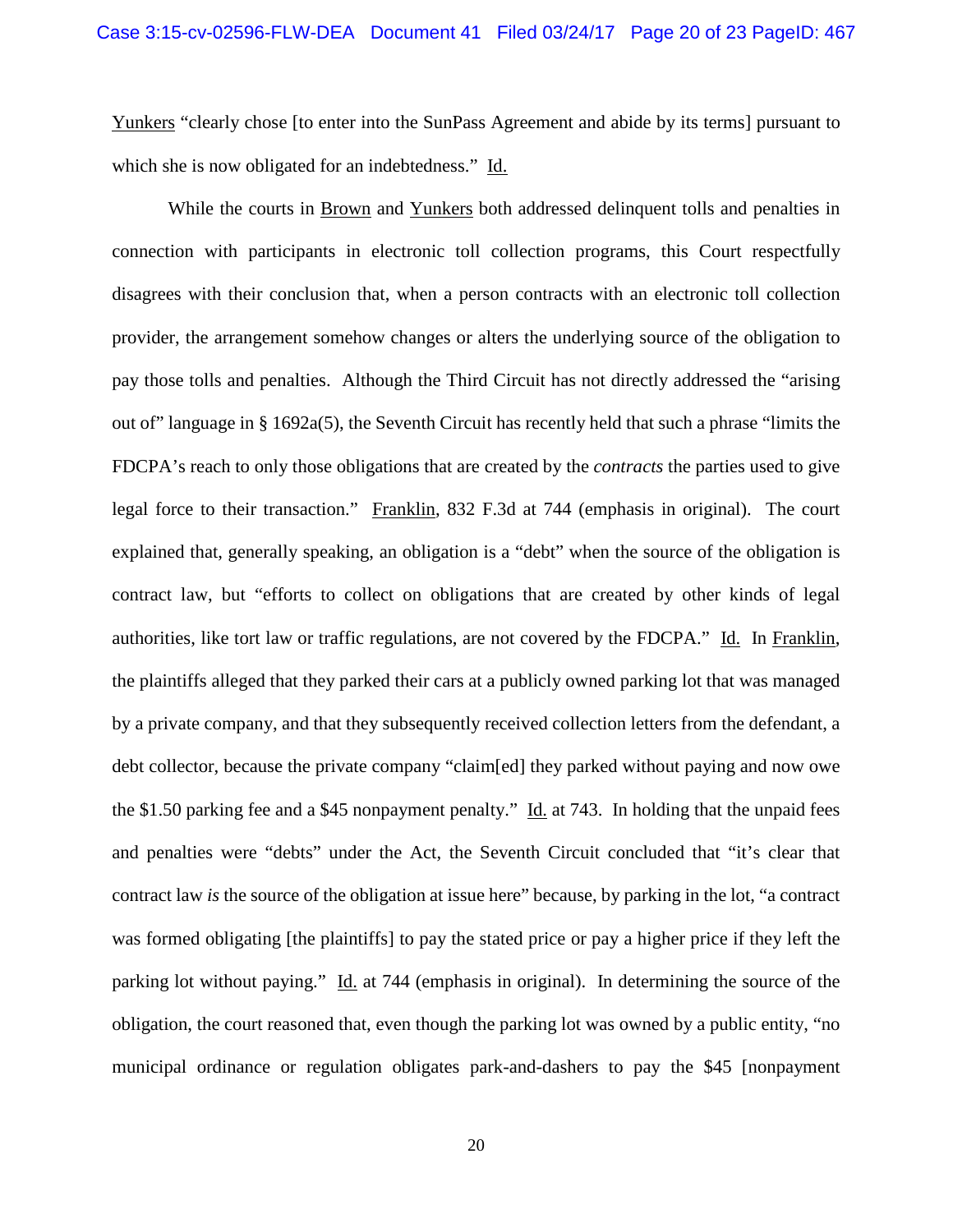penalty]; that obligation comes from the contract that is formed when a customer parks in the lot." Id. In fact, the court found that "[t]hese obligations have no source in municipal law." Id. at 745.

In both Brown and Yunkers, the courts concluded that unpaid tolls and penalties are a "debt" because the plaintiffs obtained some benefit from being enrolled in the electronic toll collection program. However, those courts never discussed the source of the obligation, and therefore, ignored the "arising out of" analysis. Here, Plaintiff's obligation to pay the outstanding tolls and penalties did not arise out of the Agreement between Plaintiff and E-ZPass; instead, it is clear that New Jersey state law is the source of the obligation at issue. When any individual opts to travel on the New Jersey Turnpike (the "Turnpike") or the Garden State Parkway (the "Parkway"), state law establishes the obligation to pay the tolls, which are prescribed by the New Jersey Turnpike Authority (the "Authority"). See N.J.S.A. § 27:23-25; N.J.A.C. § 19:9-1.19. In addition to paying with currency or coin, the New Jersey Legislature has expressly authorized the electronic payment of tolls. See N.J.S.A. § 27:23-34.1 to -3; see N.J.A.C. § 19:9-9.1 to -3. Electronic toll collection systems, like E-ZPass, are "utilized by the Authority to register and collect the toll required to be paid for a vehicle entering a toll plaza owned and/or operated by, or upon the behalf of, the Authority." N.J.A.C. § 19:9-9.1. Generally, no individual is allowed to make use of toll roads without paying the required toll. See N.J.S.A. § 27:23-25; see also N.J.A.C. § 19:9-1.19. In particular, the regulations provide that any individual utilizing the electronic toll payment program cannot "refuse to pay, evade or attempt to evade the payment of the toll for passage of a vehicle on a Roadway, unless an exemption exists for the payment of the required toll." N.J.A.C. § 19:9-9.2(a); see N.J.S.A. § 27:23-34.2 to -3. When an individual fails to comply with the electronic toll collection rules and regulations, "the Authority or its agent [such as E-ZPass] may send an Advisory and Payment Request to the owner of the violating vehicle by regular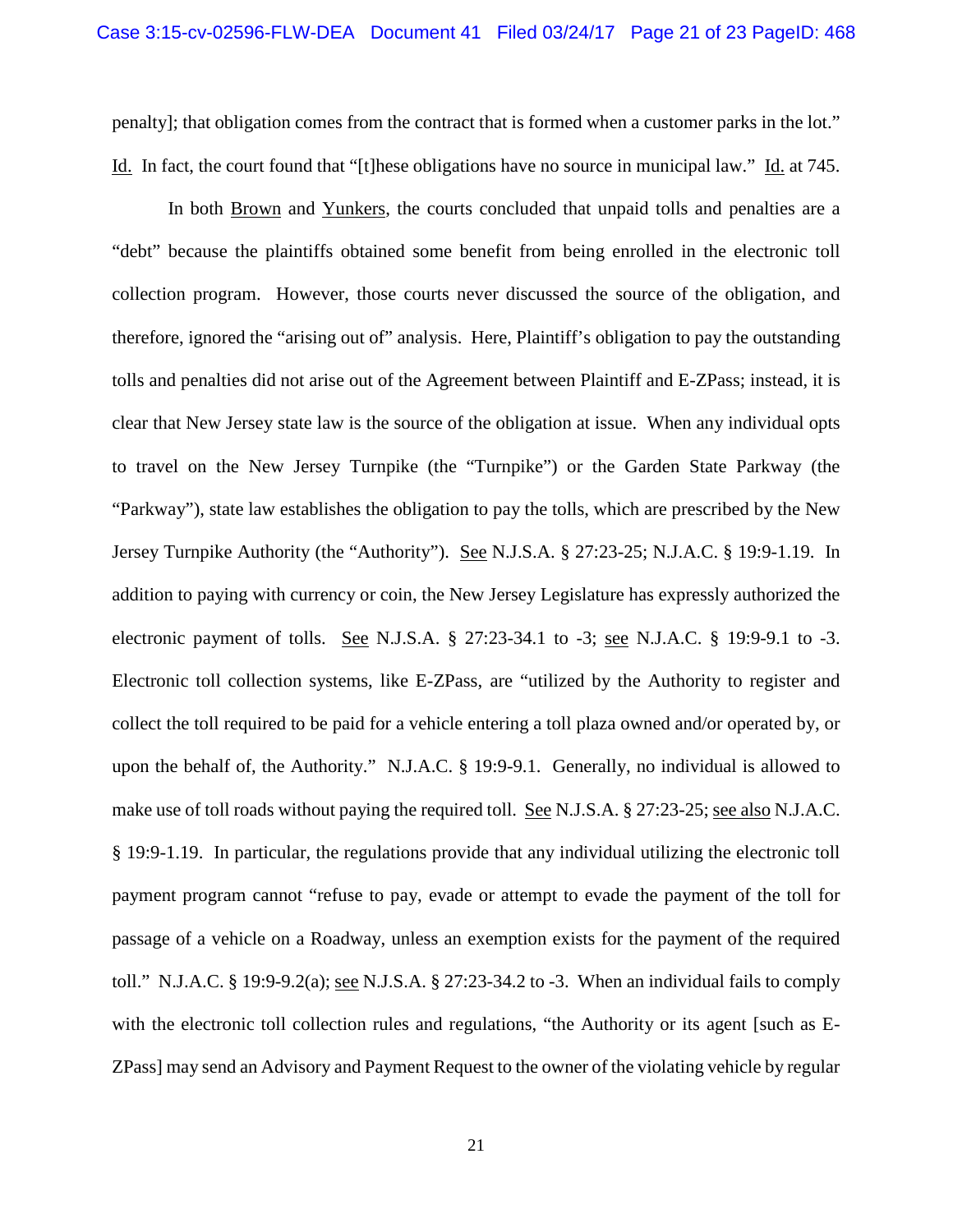### Case 3:15-cv-02596-FLW-DEA Document 41 Filed 03/24/17 Page 22 of 23 PageID: 469

mail…, [and] [u]pon receipt of the Advisory and Payment Request, the owner of the violating vehicle shall pay to the Authority or its agent, the proper toll and an administrative fee in the amount of \$50.00 per violation or such other amount as may be established by duly adopted rule." N.J.A.C. § 19:9-9.2(b); see N.J.S.A. § 27:23-34.2.

In the instant matter, Plaintiff contracted with E-ZPass to participate in its electronic toll collection program. See Am. Compl. at Ex. A. In exchange for more efficient travel on New Jersey toll roads, Plaintiff paid E-ZPass a small cash deposit for the use of the electronic transponder, along with a monthly membership fee of one dollar. See id. In addition, in accordance with the Agreement, Plaintiff was required to maintain a prepaid balance in his account to cover toll charges, and E-ZPass was authorized to deduct those charges each time Plaintiff used his transponder. See id. However, because Plaintiff allegedly failed to maintain a sufficient prepaid balance, at the moment he passed through the lanes accepting E-ZPass, he was unable (or, unwilling) to pay the required tolls, triggering certain penalties. Like the court in  $Y$ azo concluded, because the use of New Jersey toll roads without payment violates state law, that obligation does not arise out of the E-ZPass Agreement. Indeed, it is of no moment that Plaintiff had an Agreement with E-ZPass, the third-party administrator tasked with collecting tolls on behalf of the State, since that Agreement is not the source of the obligation. The Agreement only pertains to the manner in which Plaintiff paid tolls, *i.e.*, requiring a minimum prepaid balance and outlining the proper usage of the transponder. The fact remains, however, that the "debt" alleged in this case arose out of Plaintiff's obligation to pay tolls under New Jersey law.<sup>[6](#page-21-0)</sup> Accordingly, because the obligation to

<span id="page-21-0"></span><sup>&</sup>lt;sup>6</sup> Although this issue is not before the Court, because Plaintiff specifically alleges that Defendant was attempting to collect unpaid tolls and penalties, it is possible that certain obligations, unrelated to tolls and penalties, may arise out of the Agreement. For example, if Plaintiff failed to pay the monthly membership fee of one dollar, that obligation could arguably be considered a "debt" because it was created by the Agreement, and not by operation of law.